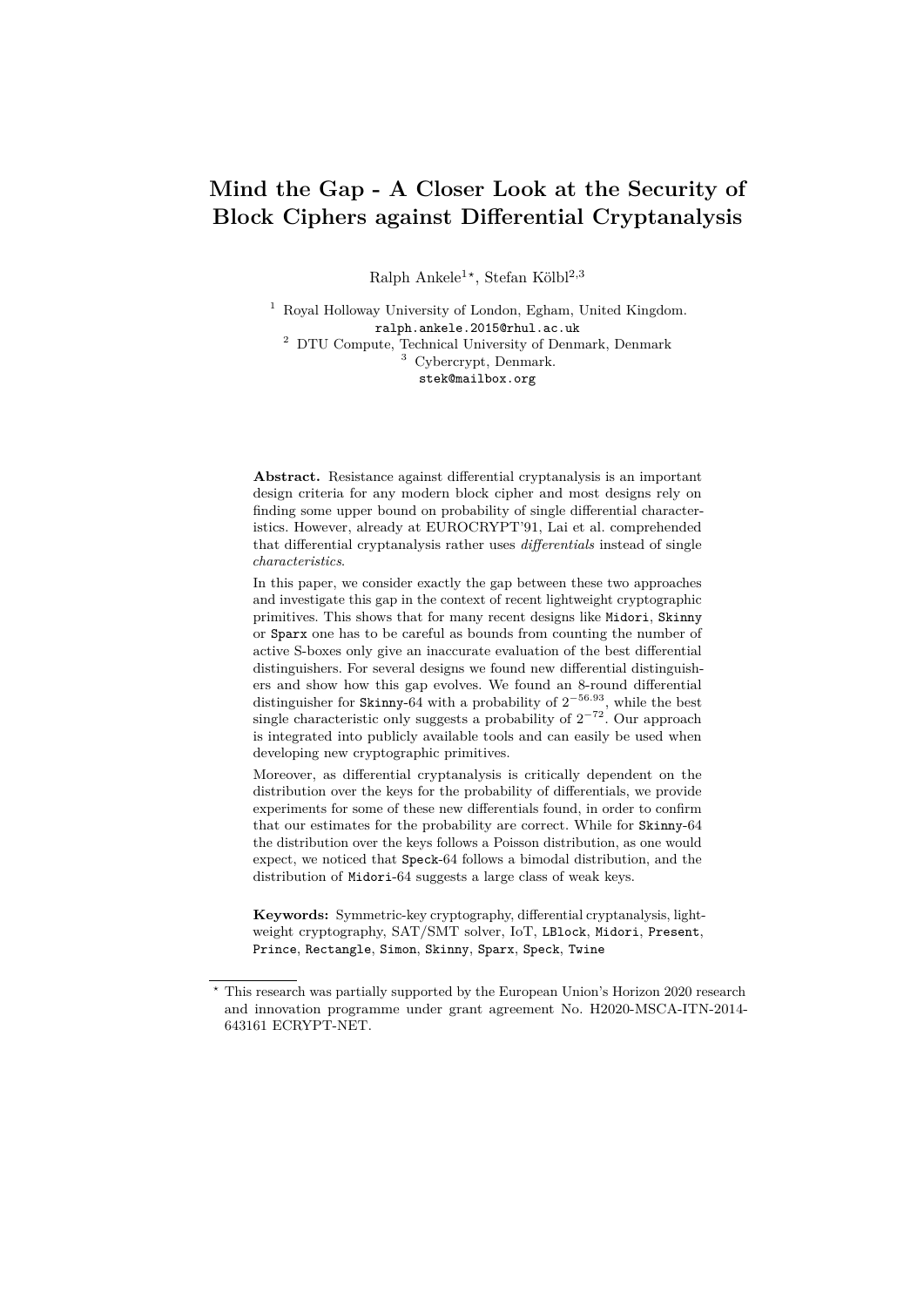### **1 Introduction**

Differential cryptanalysis, first published by Biham and Shamir [\[9\]](#page-22-0) to analyse the DES, has become one of the prime attack vectors which any modern symmetric-key primitive has to be resistant against. The idea behind differential cryptanalysis is to find a correlation between the difference of a pair of plaintexts and ciphertexts which holds with high probability. The challenge for an cryptanalyst consists of finding such a correlation or to show that no such correlation exists. A popular approach is to design a cipher in such a way that one can find a bound on the best differential characteristics, either directly e.g., the wide-trail strategy deployed in AES or using methods based on Matsui's algorithm, MILP or SAT.

A differential characteristic specifies all the intermediate differences after each round of the primitive. However, when constructing a differential distinguisher one only cares about the input and output difference. It is often assumed that a single characteristic dominates the probability of such a differential, however this is not true in general and leads to inprecise estimates of the probability in many cases [\[10,](#page-22-1)[24\]](#page-23-0).

In the work by Lai, Massey and Murphy [\[33\]](#page-23-1) they showed that if an iterated cryptographic primitive has independent round-keys, it can be considered as a Markov cipher. As differential cryptanalysis considers just the first and last difference and ignores the intermediate values, the probability of such a *differential* can then be computed as the sum of all characteristics, that are formed by the differentials. While this assumes that the rounds are independent, it provides a more precise estimate and the probability of the most probable *differential* will always be greater than the probability of the most probable *characteristic*.

**Contributions.** We provide a broad study covering different design strategies and investigate the differential gap between single *characteristics* and *differentials* for the block ciphers LBlock, Midori, Present, Prince, Rectangle, Simon, Skinny, Sparx, Speck and Twine. In order to do this, we use an automated approach for enumerating the characteristics with the highest probability contributing to a differential based on SMT solvers [\[41\]](#page-24-0), which we adopt to different design strategies. This allows us to efficiently enumerate a large set of characteristics contributing to the probability of a differential resulting in a precise estimate for the probability of differentials.

For Skinny-64 we present an 8-round differential distinguisher with a probability of 2 <sup>−</sup>56*.*<sup>93</sup>, while the best single characteristic only suggests a probability of  $2^{-72}$ . For Midori-64 we show that the best characteristic for 8 rounds, with a probability of  $2^{-76}$  can be used to find a differential with a probability of  $2^{-60.86}$ . Our results show that in the case of many new lightweight ciphers like Midori-64, Skinny-64, and Sparx-64 the probabilities improve significantly and that we can find differential distinguishers which are able to cover more rounds. This suggests that one should be particularly careful with lightweight block ciphers when using simpler approximations like counting the number of active S-boxes.

Our method is generic and can easily be applied to other designs as one only needs to describe the differential behaviour of the round function and can re-use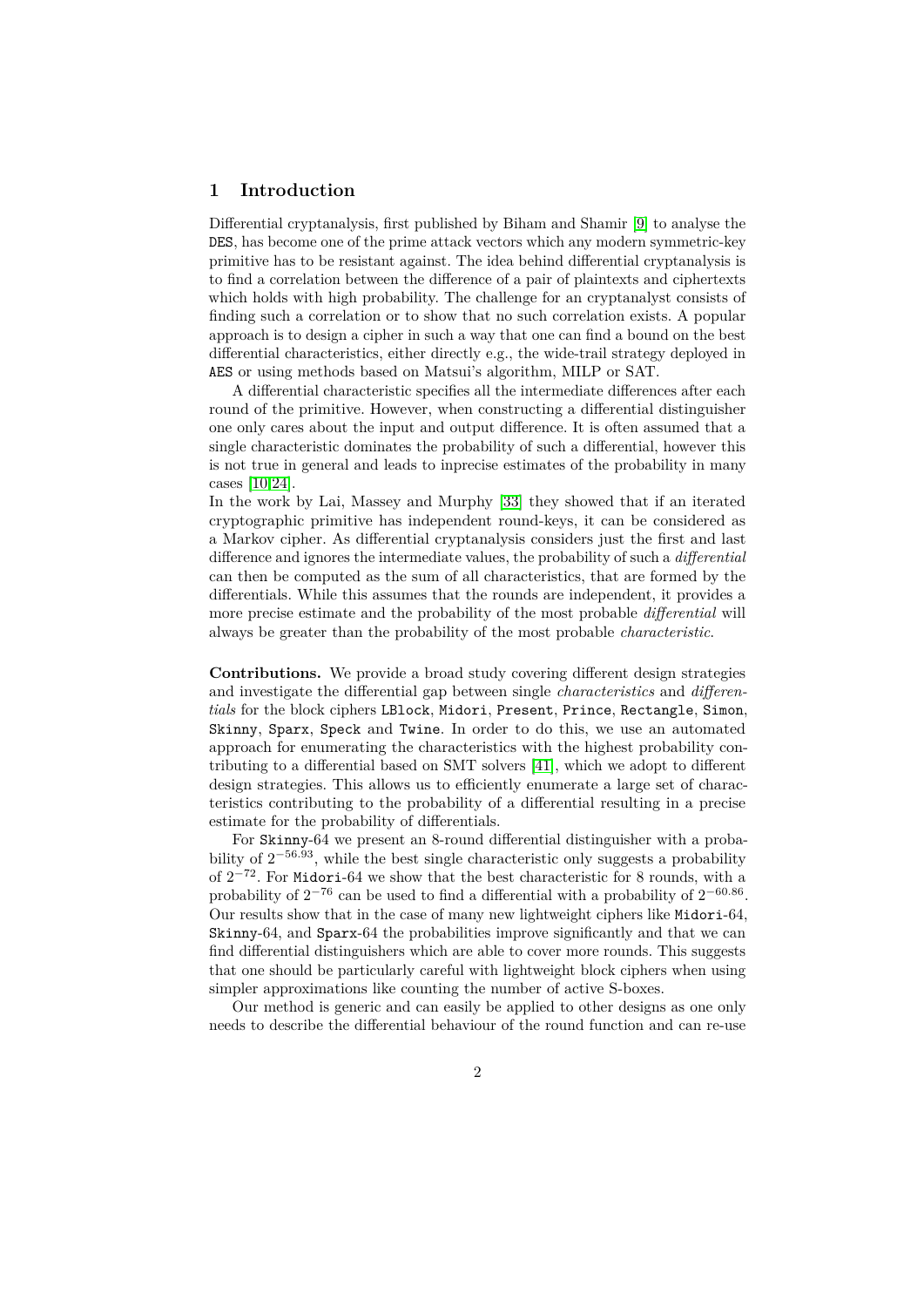all the components we implemented for doing so. This allows both to find optimal differential characteristics and to enumerate all characteristics contributing to a differential.

Furthermore, we provide experiments to verify that our estimates of the differential probability provide a good approximation. However, we also noticed that the distribution over the choice of keys varies significantly for some design strategies and that commonly made assumptions do not hold for reduced-round versions. While for Skinny-64 the distribution over the keys follows relatively closely what one would expect we noticed that for Midori-64 for a large class of keys there are no pairs following the differential at all, while for very few keys the probability is significantly higher.

**Related Work.** Daemen and Rijmen firstly studied the probability of differentials for AES in their work on Plateau Characteristics [\[20\]](#page-23-2). In their work, they analysed AES on the distribution of differential probability over the choice of keys and showed that all 2-round characteristics have either a zero probability or for a small subset of keys the probability is non-zero. However, they only considered AES, but conjectured that other ciphers with 4-uniform S-boxes will show a similar result. In the case of AES and AES-like ciphers, there has also been a lot of research in studying the expected differential/linear probability (MEDP/MELP) [\[18,](#page-22-2)[30\]](#page-23-3), that is used to provable bound the security of a block cipher against differential/linear cryptanalysis.

In recent years, many automated tools were proposed that could help designers to prove bounds against differential/linear attacks. Mouha et al. [\[42\]](#page-24-1) used Mixed Integer Linear Programming (MILP) to count active S-boxes and compute provable bounds. Furthermore, there have been a few approaches of using automated tools to find optimal characteristics, and to collect many characteristics with the same input/output differences. This idea was first introduced by Sun et al. [\[46\]](#page-24-2) who used MILP. Likewise, tools using SAT/SMT solvers are used where the results were applied to Salsa-20 [\[41\]](#page-24-0), Norx [\[5\]](#page-21-0), and Simon [\[31\]](#page-23-4).

Moreover, there exist several design and attack papers that study the effect of numerous characteristics contributing to the probability of a differential: Mantis [\[24\]](#page-23-0), Noekeon [\[29\]](#page-23-5), Salsa [\[41\]](#page-24-0), Simon/Speck [\[11,](#page-22-3)[31\]](#page-23-4), Rectangle [\[54\]](#page-25-0) and Twine [\[10\]](#page-22-1). Yet, these are often based on truncated differentials or dedicated algorithms for finding large numbers of characteristics. For example in [\[25\]](#page-23-6), Eichlseder and Kales attack Mantis-6 by finding a large cluster of differential characteristics. Contrary to the attack on Mantis-5 by Dobraunig et al. [\[24\]](#page-23-0) where the cluster was found manually, in the attack on Mantis-6, Eichlseder and Kales used a tool based on truncated differentials.

Similar effects have also been observed in the case of linear cyrptanalysis, where Abdelraheem et al. [\[1\]](#page-21-1) showed that the security margins based on the distribution of linear biases are not always accurate. Their work has further been studied and improved by Blondeau and Nyberg [\[13\]](#page-22-4).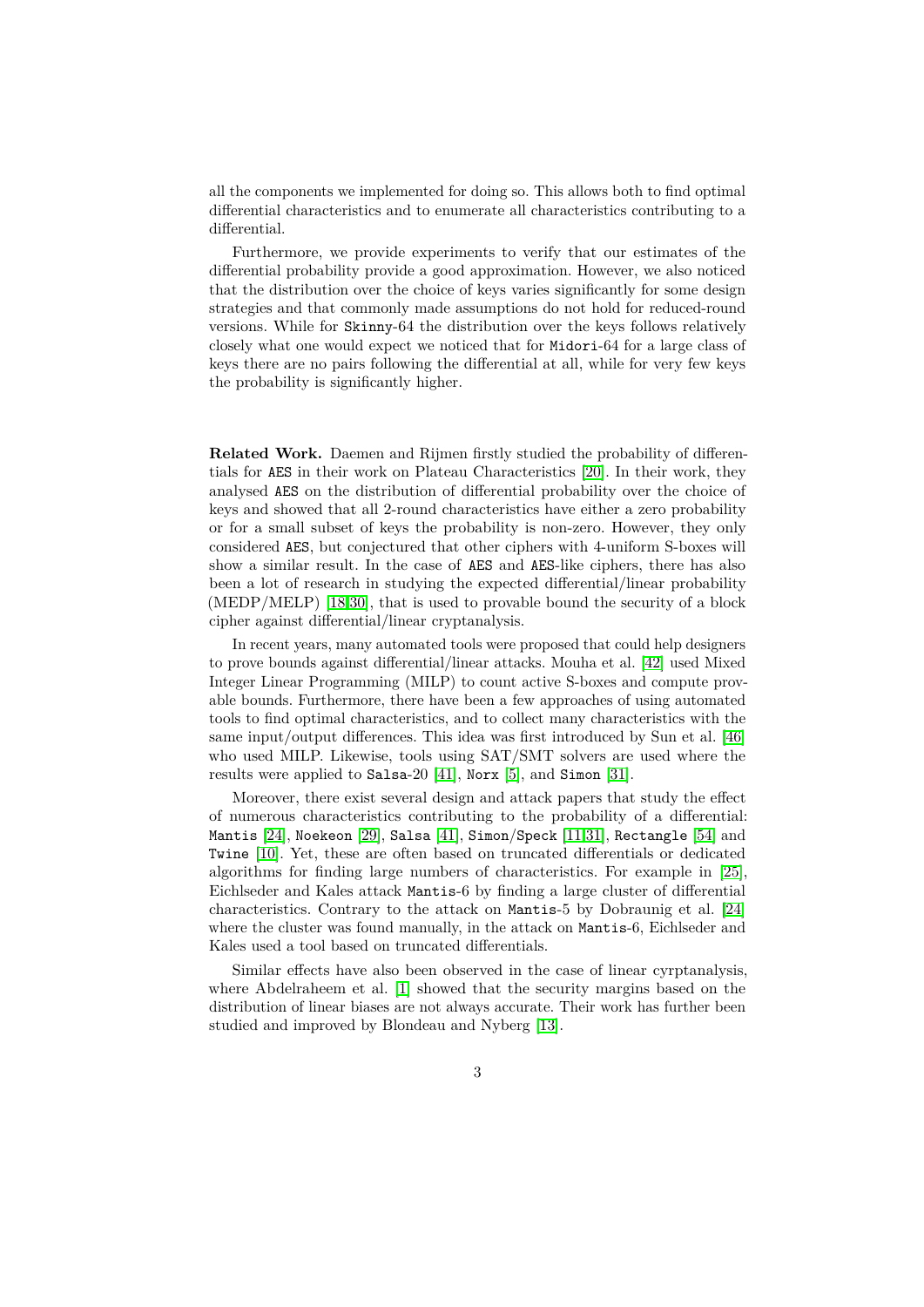**Software.** All the models for enumerating the differential characteristics are publicly available at <https://github.com/TheBananaMan/cryptosmt>.

**Outline.** The remainder of this paper is structured as follows. After briefly revisiting some of the necessary definitions about differential cryptanalysis in [Section 2,](#page-3-0) we provide details about the automated tools that we use in [Section 3](#page-5-0) and describe how to efficiently find differential characteristics for various ciphers. In [Section 4](#page-10-0) we present the results of our analysis on the gap between single differential characteristics and differentials for various cryptographic primitives. We also analyze the best differential attacks, that are published on those ciphers so far, and show if the attacks can be improved by considering the aforementioned differential gaps. Moreover, in [Section 5](#page-18-0) we give details about our experiments of the distribution over keys for the probability of differentials.

### <span id="page-3-0"></span>**2 Differentials and Differential Characteristics**

Differential cryptanalysis is one of the most powerful techniques in the analysis of symmetric-key primitives. Many extensions to it have been developed and it has found wide applications on block ciphers, stream ciphers and cryptographic hash functions. In the following, we state some definitions and notations that we will use throughout the paper.

A *block cipher* is a family of permutations parameterised by a *key*  $K \in \mathbb{F}_2^k$ , that maps a set of *plaintexts*  $P \in \mathbb{F}_2^n$  to a set of *ciphertexts*  $C \in \mathbb{F}_2^n$ 

$$
\mathcal{E}_K: \mathbb{F}_2^k \times \mathbb{F}_2^n \to \mathbb{F}_2^n. \tag{1}
$$

Virtually all currently used block ciphers are *iterative* block ciphers, i.e., they are composed of applying a simple round function *r* times

$$
E_K(\cdot) = f_r(\cdot) \circ \dots \circ f_1(\cdot). \tag{2}
$$

The idea of differential cryptanalysis is to look at pairs of plaintexts  $(p_1, p_2)$  and the corresponding ciphertexts  $(c_1, c_2)$  and try to find a correlation between the differences  $\alpha$  and  $\beta$ , where  $\alpha = p_1 \oplus p_2$  and  $\beta = c_1 \oplus c_2$ .

**Definition 1.** *A* differential *is a pair of differences*  $(\alpha, \beta) \in \mathbb{F}_2^n \times \mathbb{F}_2^n$ .

If such a correlation holds with high probability, we can use this to distinguish the block cipher from a random permutation and further use this to mount key-recovery attacks.

**Definition 2.** *The* differential probability *of a differential over a block cipher is*

$$
DP(\alpha \xrightarrow{E_K} \beta) = \Pr_X(E_K(X) \oplus E_K(X \oplus \alpha) = \beta).
$$
 (3)

where *X* is a random variable that is uniformly distributed over  $\mathbb{F}_2^n$ .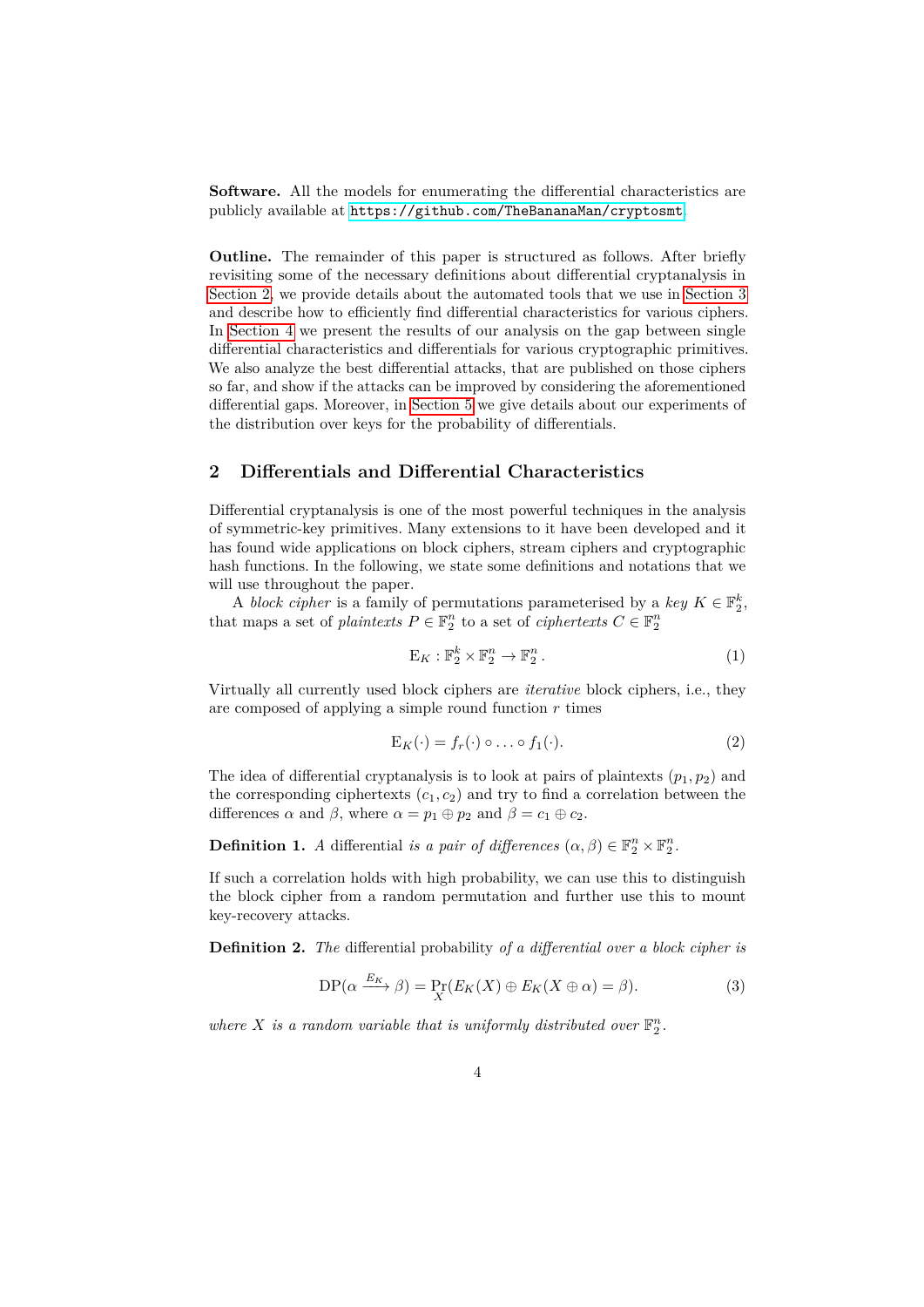For ease of notation we define the *weight* of a differential as  $-\log_2(DP(\cdot))$ . Any non-zero differential for a random permutation  $F_{\$}: \mathbb{F}_2^n \to \mathbb{F}_2^n$  will have a differential probability close to  $2^{-n}$ . Therefore one is interested in finding any differential with  $DP(\alpha \xrightarrow{E_K} \beta) \gg 2^{-n}$ . In general, it is computationally infeasible to compute the exact value of the DP as this would require to exhaustively search through the whole space of all possible plaintexts. One can use the structure of a block cipher, to obtain a good approximation of the actual DP with less computational effort by tracking the differences through the round functions.

**Definition 3.** *A* differential characteristic *is a sequence of differences*

$$
Q = (\alpha_1 \xrightarrow{f_1} \alpha_2 \xrightarrow{f_2} \dots \xrightarrow{f_{r-1}} \alpha_r). \tag{4}
$$

Yet, it is still computationally infeasible to compute the exact value of DP(*Q*) and the general approach is to assume independence of the rounds. For most designs it is feasible to compute the exact probability of a differential for a single round. One can therefore compute

$$
DP(Q) \approx \prod_{i=1}^{r-1} \Pr_{X}(\alpha_i \frac{f_i}{X} \alpha_{i+1}).
$$
\n(5)

While this assumption of independent rounds is not true in general, it has been shown to serve as a good approximation in practice. However, if an adversary wants to construct a distinguisher, she actually does not care about any intermediate differences and is only interested in the probability of the differential. The adversary can therefore collect all differential characteristics sharing the same input and output difference to get a better estimate

<span id="page-4-0"></span>
$$
\Pr(\alpha_1 \xrightarrow{E} \alpha_r) = \sum_{\alpha_2, ..., \alpha_{r-1}} \Pr_X(\alpha_1 \xrightarrow{f_1} \alpha_2 \xrightarrow{f_2} \cdots \alpha_{r-1} \xrightarrow{f_{r-1}, \dots, f_1(X)} \alpha_r). \tag{6}
$$

It is often assumed that the probability of the differential is close to the probability of the best single characteristic. While this might hold for some ciphers this assumption has been shown to be inaccurate in several cases and does not hold for many modern block ciphers [\[10](#page-22-1)[,24\]](#page-23-0). We will show later in [Section 4](#page-10-0) that this assumption fails particularly often for some recently designed lightweight block ciphers.

We consider two different criteria for a design: *differential characteristic resistant* (DCR), which means that no single differential characteristic exists with a probability larger than 2 <sup>−</sup>*<sup>n</sup>* and *differential resistant* (DR) which means that it should be difficult to find a differential with a probability larger than  $2^{-n}$ . Note that we typically can not avoid that there are differentials with  $DP \geq 2^{-n}$ , as if we fix the input difference to  $\alpha_1$  then  $\sum_{\alpha_r\neq 0} \Pr(\alpha_1 \stackrel{E}{\to} \alpha_r) = 1$ . This implies that there exists at least one differential with a probability  $DP \geq 2^{-n}$ . In the *Wide-Trail Strategy* which was used to design the AES and subsequently many other ciphers, Daemen and Rijmen suggest that it is a sound design strategy to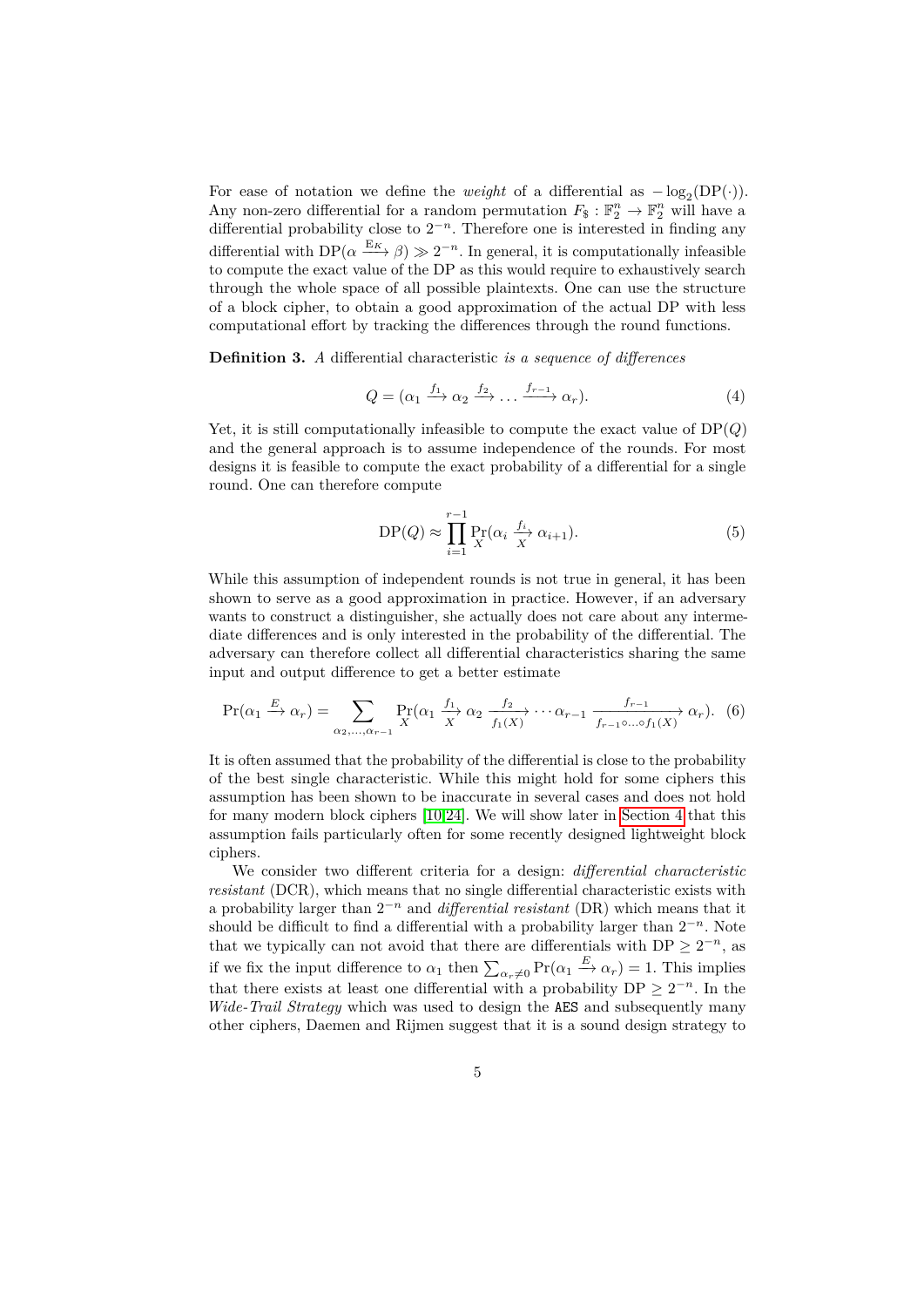restrict the probability of difference propagation [\[19\]](#page-22-5). Nevertheless, this does not result in a proof for security.

Note that in the definitions so far the influence of the keys was ignored. However, the DP for a specific differential strongly depends on the choice of the secret key and it is therefore of interest how this distribution looks like. To solve this problem we could compute the probabilities of a differential over the whole key space, however this is again practically infeasible which leads one to use the *expected differential probability*.

**Definition 4.** The expected differential probability of a block cipher  $E_k$  of an *r-round differential* (*α, β*)*, with a key-size of κ-bits is defined as*

$$
EDP(\alpha \xrightarrow{E} \beta) = 2^{\kappa} \sum_{k \in \mathbb{F}_2^{\kappa}} \Pr_{X}(\alpha \xrightarrow{E_k} \beta).
$$
 (7)

In order to derive some sort of security proof against differential cryptanalysis often the *Hypothesis of Stochastic Equivalence* [\[33\]](#page-23-1) is used which states that for all differentials *Q* it holds that for most keys *K* the differential probability of a characteristic is close to the expected differential probability,  $DP_K(Q) \approx EDP(Q)$ . In practice this hypothesis does not always hold [\[16\]](#page-22-6), which we will also see later in [Section 5.](#page-18-0)

### <span id="page-5-0"></span>**3 Finding Differential Characteristics Efficiently**

While there are many methods based on SAT, MILP or Matsui's algorithm to find differential characteristics and even prove an upper bound on the probability of the best single characteristic, it remains a hard problem to find a good estimate on the probability of the best differential. Even finding those differential characteristics remains a difficult problem for some design strategies and cryptanalysts had to search manually for differentials in some attacks [\[53\]](#page-25-1). Nowadays a variety of automated tools [\[45,](#page-24-3)[12,](#page-22-7)[35\]](#page-24-4) is available which are constantly improved and help cryptanalysts in finding good differential characteristics.

### **3.1 SAT/SMT Solvers**

SAT solvers are used to solve the Boolean satisfiability problem (SAT) and are based on heuristic algorithms. A solver starts from an initial assignment for the literals and then builds a search tree by using systematic backtracking until all conflicting clauses are resolved and either an assignment of variables for a satisfiable set of clauses is returned or the solver decides that this instance is unsatisfiable. The most commonly algorithms used in SAT solvers are based on the original idea of DPLL [\[21\]](#page-23-7).

SMT solvers are more powerful than SAT solvers in the sense that they can express constraints on a higher abstraction layer and allow simple first-order logic. In general, SMT solvers often translate the problem to SAT and then use an improved version of the DPLL algorithm and backtracking to infer when theory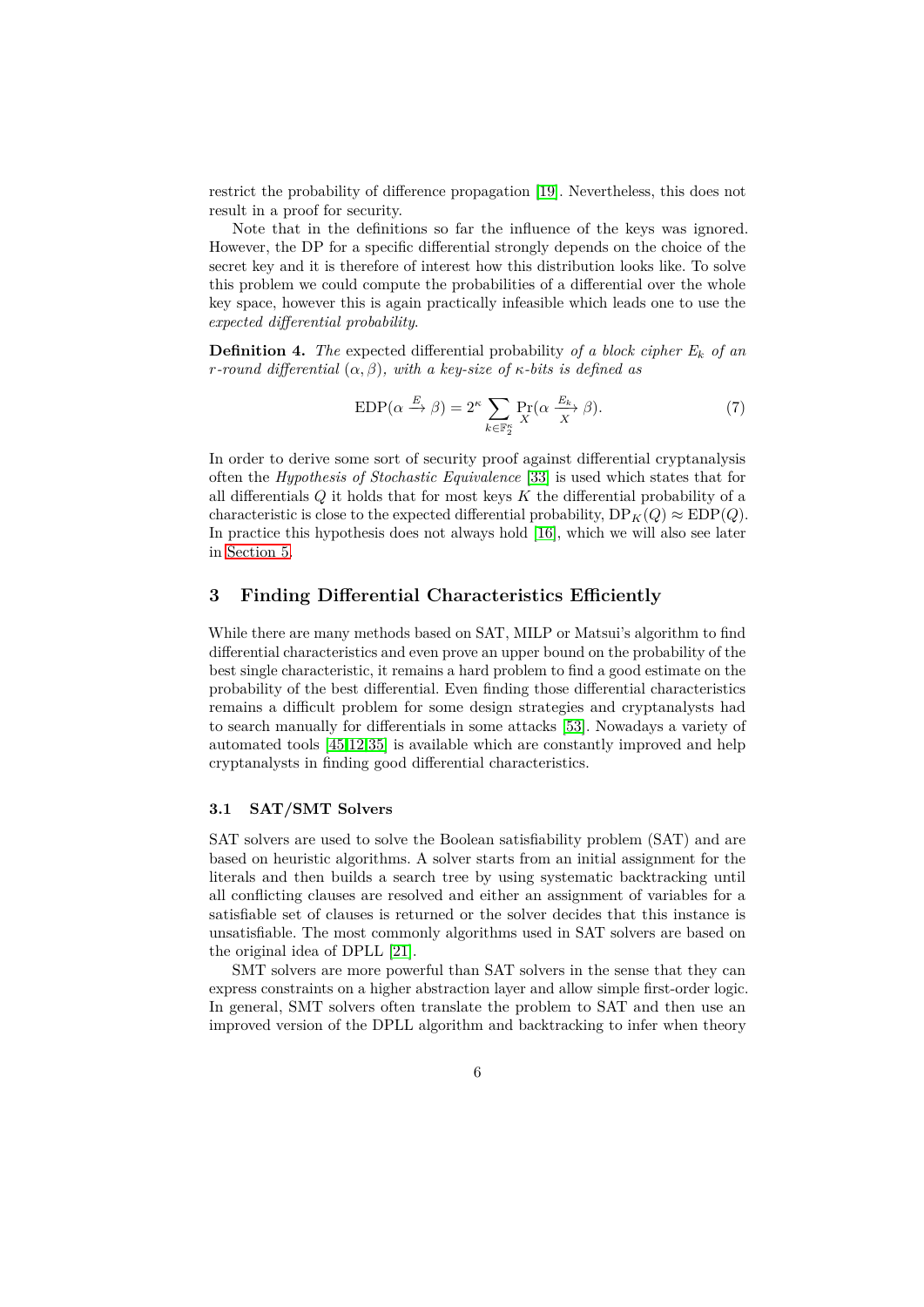conflicts arise. Moreover, the solver checks the feasibility of conjunctions from the first-order logic predicates as it interacts with the Boolean formulas that are returned by the SAT solver.

There exists a few SAT/SMT solvers that are suitable for our use cases. STP [\[50\]](#page-25-2) is an SMT solver that uses the CVC and SMTLIB2 language to encode the constraints and then invokes a SAT solver to check for satisfiability of the model. CryptoMiniSat [\[40\]](#page-24-5) is an advanced SAT solver that supports features like XOR recovery<sup>[4](#page-6-0)</sup> to simplify clauses. As XOR operations are commonly used in cryptography this can be an advantage and potentially reduces the solving time. We also considered other solvers like Boolector [\[43\]](#page-24-6), which for some instances provide a better performance, however in general this only provides an improvement by a small constant factor and it is hard to identify for which instances one obtains any advantage.

### **3.2 From Differential Cryptanalysis to Satisfiability Modulo Theories**

When using automated tool like SAT/SMT solvers, one can simplify the search for differential characteristics and differentials by modeling the differential behavior of the block cipher. For this we represent all intermediate states of our block cipher as variables which corresponds to the differences and encode the transitions of differences through the round functions as constraints that can be processed by the SMT/SAT solver. An advantage of using SMT over SAT for the modeling is that most SMT solvers support reasoning over bit-vectors which are commonly used in block cipher designs, especially when considering word-oriented ciphers. This both simplifies the modeling of the constraints and can lead to an improved time for solving the given problem instances compared to an encoding in SAT.

**Constructing an SMT Model.** In this paper, we focus on a tool that uses the CVC language<sup>[5](#page-6-1)</sup> for encoding the differential behavior of block ciphers. Therefore, we encode the constraints imposed by the round function for each round of the block cipher and the probability of the resulting differential transitions. Our main goal here is to construct an SMT model which decides whether

$$
\exists Q : \text{DP}(Q) = 2^{-t},\tag{8}
$$

which allows us to find the best differential characteristic *Q* for a cipher by finding the minimum value *t* for which the model is satisfiable.

In order to represent the differential behaviour of a cipher we consider any operation in the cipher, e.g., the application of an S-box, matrix multiplication, word-wise operation or bit operation, and add constraints for a valid transition from an input to an output difference such that any valid assignment to the

<span id="page-6-0"></span><sup>4</sup> See <https://www.msoos.org/2011/03/recovering-xors-from-a-cnf/>

<span id="page-6-1"></span><sup>5</sup> A list of all bitwise and word level functions in CVC is available at: [http://stp.](http://stp.github.io/cvc-input-language/) [github.io/cvc-input-language/](http://stp.github.io/cvc-input-language/)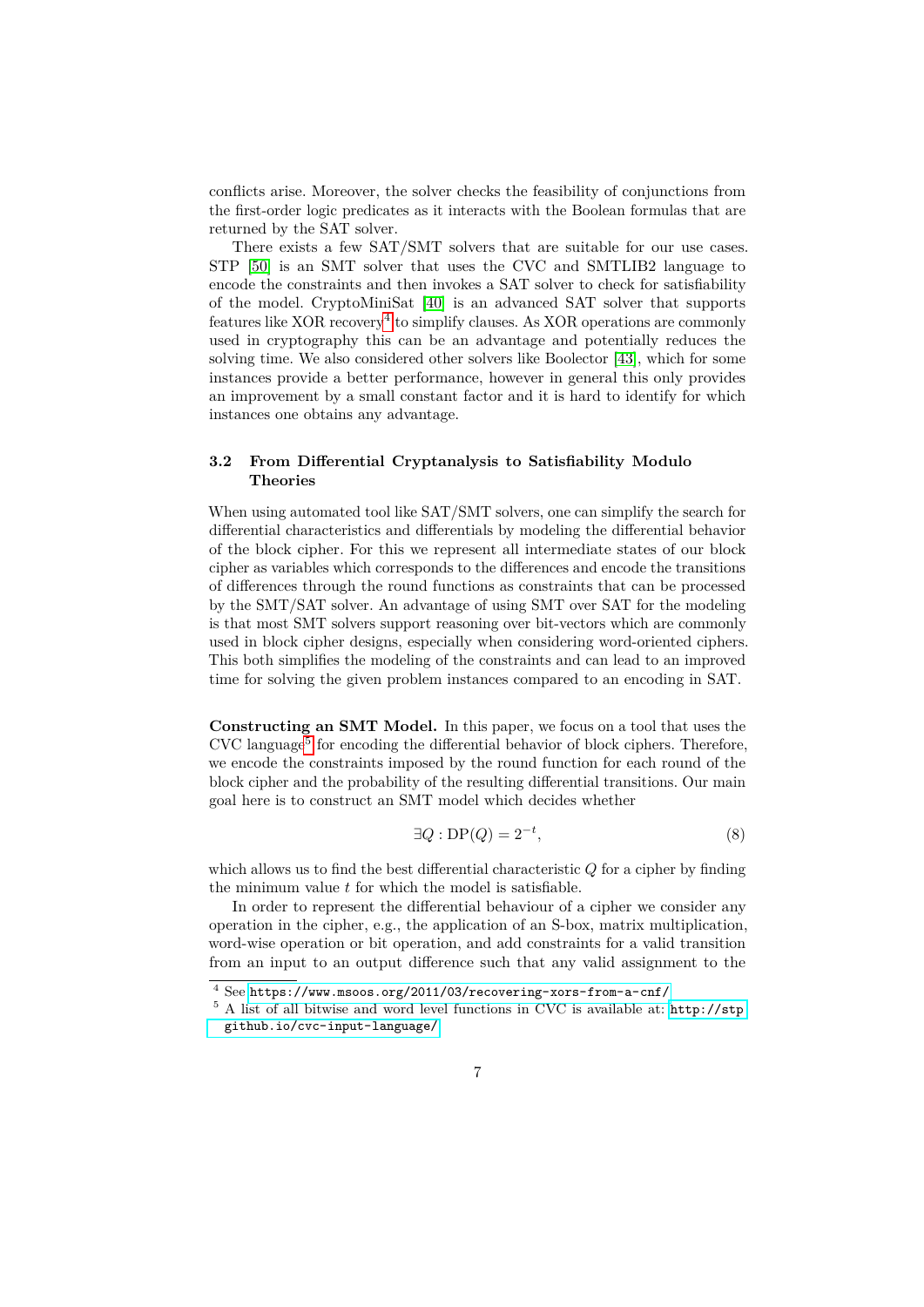variables corresponds to a valid differential characteristic in the actual operation. For any non-linear component we introduce additional variables  $w^j$  which represent the  $log_2$  probability of the differential transition. The probability of  $Q$  is then given by  $\sum w^j$ . This means that a valid assignment for all these variables directly gives us the differential characteristic *Q* with all intermediate differences and  $DP(Q) = p$ .

In the following we give an overview on how the different components of the ciphers can be modeled in the SMT model. The algorithms to find the optimal differential characteristics and consequently good estimates for the differentials are described in [Section 3.3.](#page-9-0)

<span id="page-7-0"></span>**S-boxes.** Substitution Permutation Network (SPN) ciphers typically use Sboxes, which are non-linear functions operating on a small number of bits. These are often 4- or 8-bit functions and therefore we can compute the differential probability by simply constructing the Difference Distribution Table (DDT), which is a full lookup table of all possible pairs of input/output differences, for each S-box. In our SMT model we represent the input difference to an *n*bit S-box as  $\alpha = \alpha_1, \ldots, \alpha_n$  respectively the output as  $\beta = \beta_1, \ldots, \beta_n$ . These variables correspond to the input/output difference to this S-box and we want to constraint them to only allow non-zero probability combinations of input and output differences. We further introduce additional variables  $w = w_1, \ldots, w_n$ which are used to represent the probability of the transition. The probability of the transition is encoded as  $2^{-wt(w)}$ , where  $wt(\cdot)$  denotes the Hamming weight of *w*.

In order to construct the constraints on the variables, we first find all valid transitions and their corresponding probability. We want to construct a CNF which is satisfiable if and only if the assignment corresponds to such a valid characteristic. One simple way to this is by just considering all assignments which are impossible. If a transition is defined as  $(a \stackrel{S}{\to} b)$  and has a probability *c* then we add the following clause

$$
T = N(a_1, \alpha_1) \vee \ldots \vee N(a_n, \alpha_n) \vee
$$
  
\n
$$
N(b_1, \beta_1) \vee \ldots \vee N(b_1, \beta_n) \vee
$$
  
\n
$$
N(c_1, w_1) \vee \ldots \vee N(c_n, w_n)
$$
  
\n(9)

where

$$
N(x_i, y_i) = \begin{cases} \neg y_i, \text{if } x_i = 0\\ y_i, \text{if } x_i = 1 \end{cases} \tag{10}
$$

This clause is only satisfiable if the variables of the corresponding S-box are not set to the invalid assignment. For example let  $a = (1,0,1,1), b = (0,0,0,0)$  and  $c = (0, 0, 0, 0)$  then we add the clause

$$
(\neg \alpha_0 \lor \alpha_1 \lor \neg \alpha_2 \lor \neg \alpha_3 \lor \beta_0 \lor \beta_1 \lor \beta_2 \lor \beta_3 \lor w_0 \lor w_1 \lor w_2 \lor w_3). \tag{11}
$$

We implemented this approach to generate the SMT models for 4- and 8-bit S-boxes, where most of the lightweight ciphers actually use 4-bit S-boxes which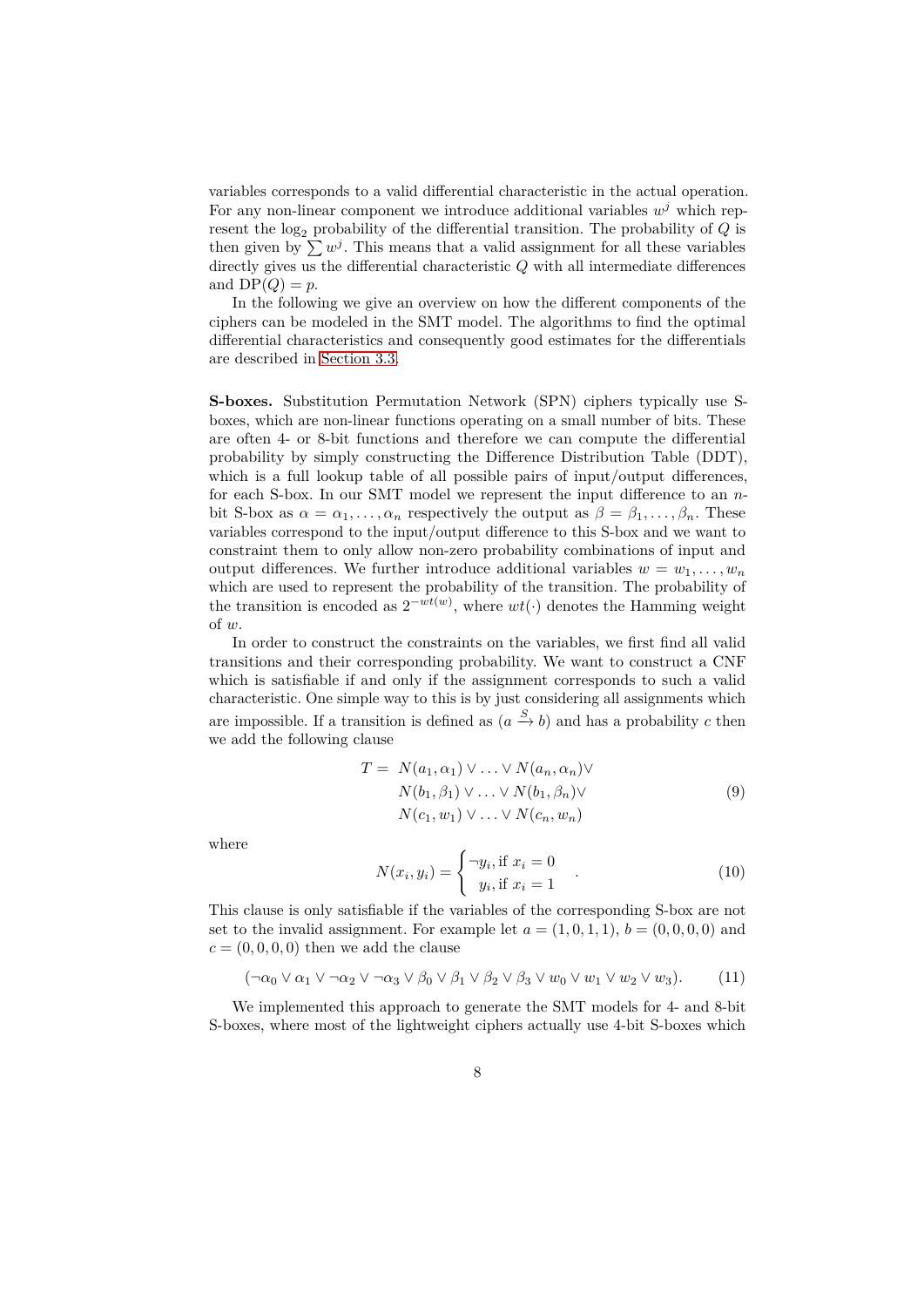allows a very compact description (i.e., to represent the 4-bit S-box of Skinny we need 12 variables and about 3999 clauses in CNF). Note that our method is limited to S-boxes which have a DDT with entries that are a power of 2. For other S-boxes a similar method could be used by using *l* additional variables for encoding probabilities of the form  $2^{-0.5}, 2^{-0.25}, \ldots$  to get an approximation of the actual probability.

**Linear Layers.** The diffusion layers of Substitution Permutation Networks in lightweight ciphers are often constructed with simple bit-permutations (e.g., Present) or by multiplication with matrices having only binary coefficients (e.g., Midori, Skinny). ARX-based ciphers (e.g., Speck) use the diffusion properties of XOR combined with rotations. Feistel networks (e.g., Simon, LBlock, Twine) also mix the state by switching parts of the states on every Feistel switch.

For modeling rotations and bit-permutations in an SAT/SMT solver, we simply have to re-index the variables accordingly before they are input to another function. This can be achieved using SMT predicates (ASSERT and equality) in the CVC language. Rotations can be realized using predicates for *shifting* words and the word-wise *or* function that are available in the CVC language. The multiplication by a binary matrix can be modeled using the *xor* predicate at the word-level.

**ARX Designs.** ARX designs use modular additions (modulo 2 *<sup>n</sup>*), XOR and rotations. As modular addition is the only non-linear component, that is not already available in the SMT solver, we use an algorithm proposed by Lipmaa and Moriai [\[36\]](#page-24-7) to efficiently compute the differential probability of modular addition. Let  $xdp^+(\alpha, \beta \rightarrow \gamma)$  be the XOR differential probability of modular addition, where  $\alpha$ ,  $\beta$  are input differences and  $\gamma$  is the output difference, then it holds that a differential is valid if and only if:

$$
eq(\alpha \ll 1, \beta \ll 1, \gamma \ll 1) \land (\alpha \oplus \beta \oplus \gamma \oplus (\beta \ll 1)) = 0
$$
 (12)

where

$$
eq(x, y, z) := (\neg x \oplus y) \land (\neg x \oplus z). \tag{13}
$$

The weight of a valid differential is defined as:

$$
w(\alpha, \beta, \gamma) := -\log_2(xdp^+(\alpha, \beta \to \gamma)) = wt'(\neg eq(\alpha, \beta, \gamma)).
$$
 (14)

where  $wt'(\cdot)$  denotes the Hamming weight omitting the most significant bit. We implemented this algorithm to calculate the differential probability of modular additions.

### **3.3 Finding the Best Characteristics and Differentials**

We use the open-source tool CryptoSMT [\[45\]](#page-24-3) for the automated search of differential characteristics and implemented several missing functionalities for block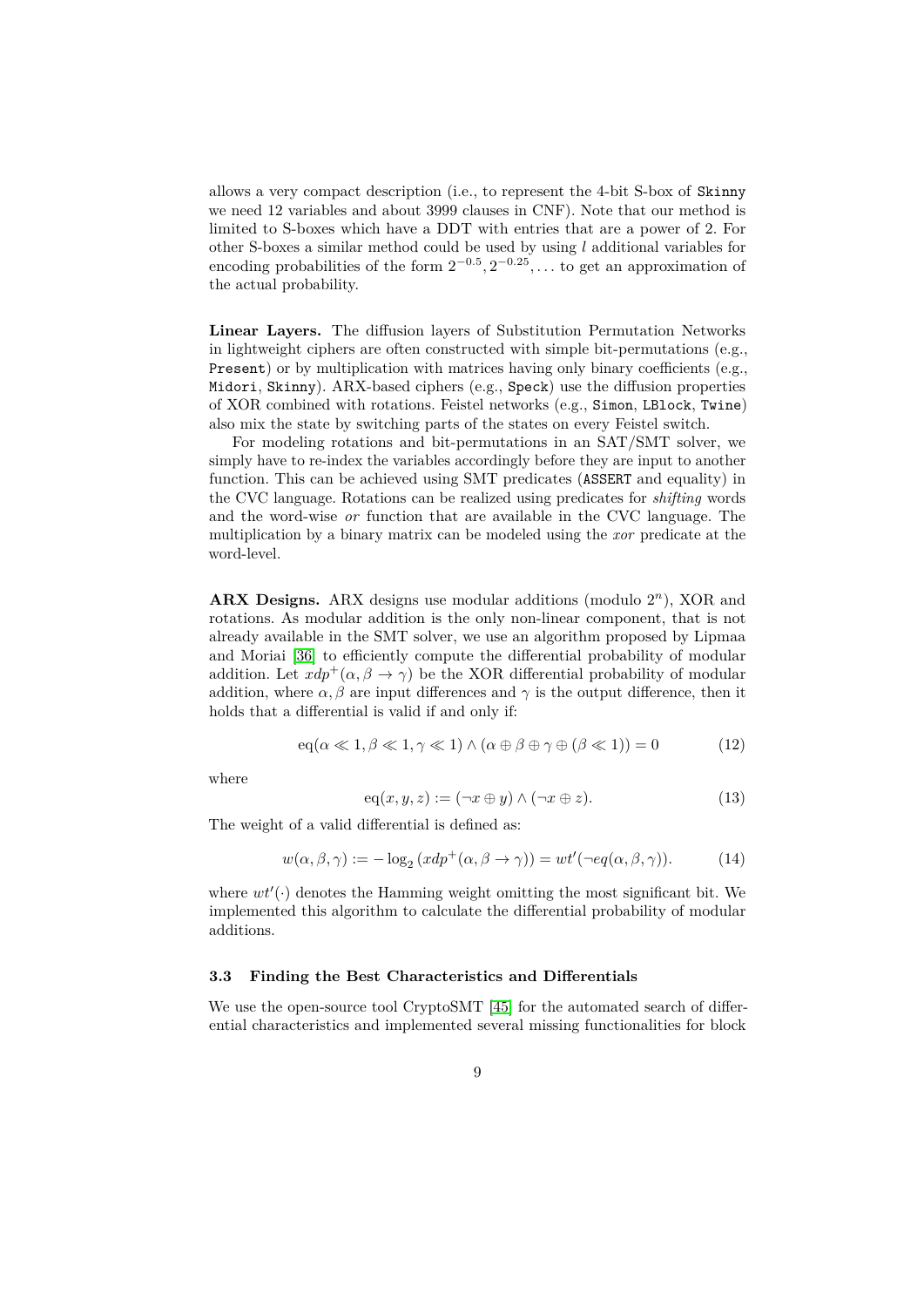ciphers (i.e., support for S-boxes as described in [Section 3.2,](#page-7-0) and binary diffusion matrices). CryptoSMT is based on the state-of-the-art SAT/SMT solvers, CryptoMiniSat [\[40\]](#page-24-5) and STP [\[50\]](#page-25-2).

The tool offers a simple API that allows cryptanalysts and designers to formulate various cryptanalytic problems and solve them with the underlying SAT/SMT solver. We added the models for the block ciphers Skinny, Midori, Rectangle, Present, Prince, Sparx, Twine and LBlock (note that some of these are block cipher families and we focused on a subset of parameters) to CryptoSMT and use the following two functionalities provided by the tool:

- **–** Decide if a differential characteristic with probability *p* exists.
- **–** Enumerate all differential characteristics with a probability of *p*.

Based on this we can achieve our two goals, namely finding the best differential characteristic and estimating the probability of the differential.

**Best Differential Characteristic.** In order to find the characteristic *Q* with maximum probability  $p_{\text{max}}$  for  $r$  rounds of a block cipher we start by checking whether our model is satisfiable for a probability of  $p$ , starting at  $p = 1$ . If our model is not satisfiable we continue by checking whether there is a valid assignment for  $p = 2^{-1}$ . Note that for all our block ciphers the probability of the differential transitions are powers of two and therefore there does not exist any differential characteristic which has a probability  $p'$  such that  $2^{-(t+1)} < p' < 2^{-t}$ for any integer *t*. We continue this process until we reach a model which is satisfiable, which gives us an assignment of all variables of the state forming a valid differential characteristic with probability  $p_{\text{max}} = 2^{-t}$ . Considering that we start with probability  $p = 1$  and then we constantly increase the weight, and finish as soon as we found an valid assignment, we can ensure that we found the best differential characteristic.

<span id="page-9-0"></span>**Estimate for the Probability of a Differential.** In order to find a good differential we can use a tool assisted approach to compute an approximation for [Equation 6,](#page-4-0) as shown in [\[41\]](#page-24-0). We first obtain the best single characteristic *Q* with probability  $p = 2^{-t}$  which gives us the input difference  $\alpha_1$  and output difference  $a_r$ . Subsequently we modify our model and fix the input and output difference to  $\alpha_1$  respectively  $\alpha_r$ . Note that this restricts the search space significantly and results in a much faster time for solving any subsequent SMT instances.

The next step is to find all differential characteristics  $Q$ , such that  $DP(Q) =$  $2^{-u}$ , for  $u = t, t + 1, \ldots$ , under this new constraints. This allows us to collect more and more terms of the sum in [Equation 6,](#page-4-0) improving our approximation for the differential. By doing this process we always search for those differential characteristics which contribute the most to the probability of the differential first.

Here we assume that the input and output difference imposed by the best differential characteristic correspond to a good differential. While this assumption might not always hold and some of the differentials we found significantly improve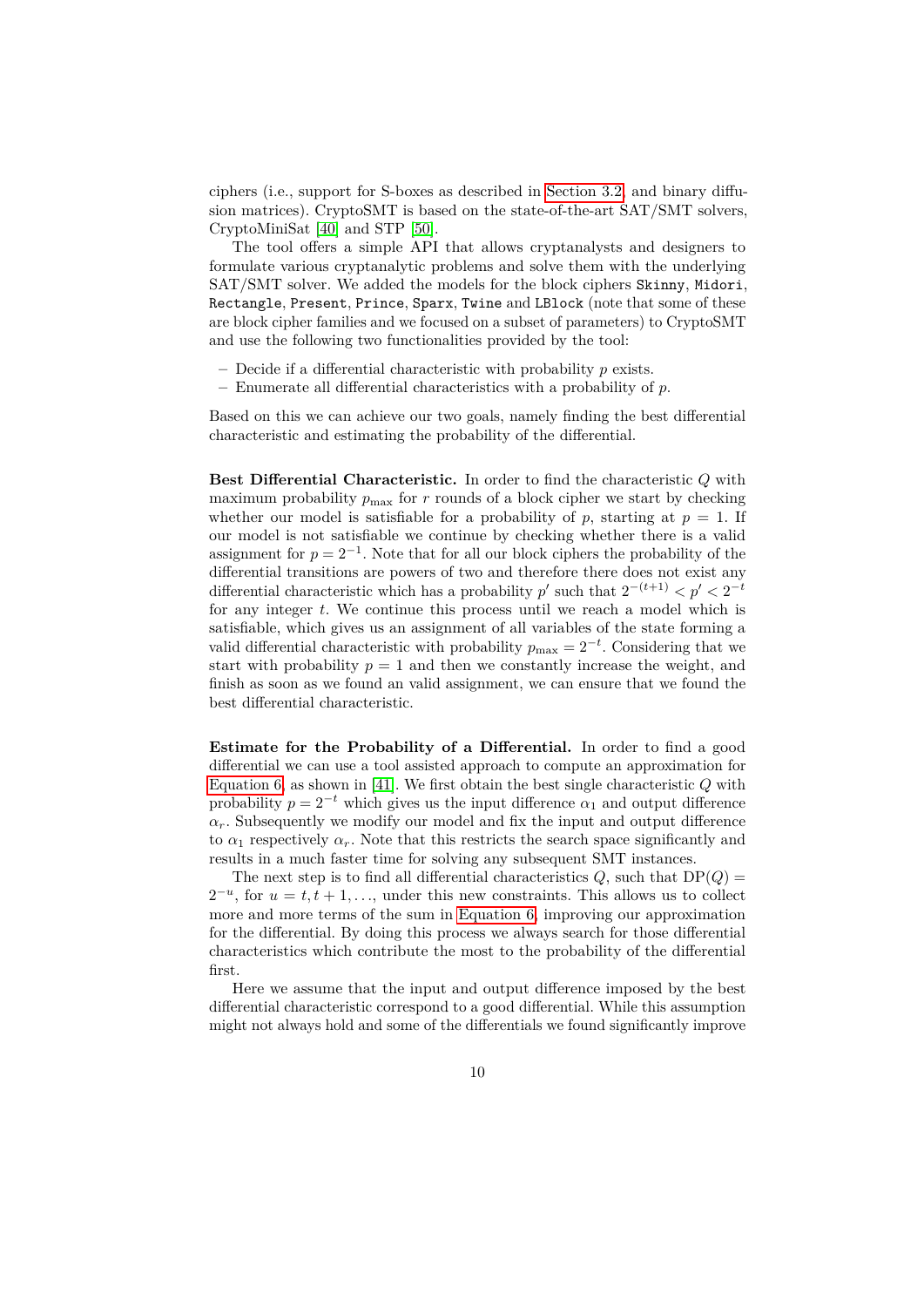<span id="page-10-1"></span>**Table 1.** Best attacks and security margins (active S-boxes) for various design strategies for symmetric cryptographic primitives.  $D/MD/RK/ID/R/TD =$  differential, multiple differential, related-key, impossible differential, rectangle, truncated differential

| Group      | $D_{\rm{e} s j_{\rm{S} T} }^{C_{\rm{S} j_{\rm{S} T} }}$ | $C_{\bm{i}\bm{p}\bm{l}_{\bm{e}\bm{q}\bm{r}}}$ | Block Size | Key Size  | $R_{\rm O}\eta_{\rm Q}$ | $\frac{M_{\hat{\bm{a}}_{\bm{r_{\mathcal{S}}_{\mathcal{U}}}}}}{S_{\bm{b}_{\bm{Q_{\mathcal{X}_{\mathcal{C}_{\mathcal{S}}}}}}}}$ | $\mathit{D}_{i\!f\!f\!e_{r\!e_{2l}t_{iql}}}$<br>$B_{\rm esf}$<br>$\displaystyle{{4t_{tq}}_{c}}$ | Differentials<br>Exploit |
|------------|---------------------------------------------------------|-----------------------------------------------|------------|-----------|-------------------------|-------------------------------------------------------------------------------------------------------------------------------|-------------------------------------------------------------------------------------------------|--------------------------|
|            |                                                         | Midori                                        | 64         | 128       | 16                      | 9 rounds                                                                                                                      | full rounds $(RK)$ [26]                                                                         | х                        |
|            | AES-like                                                | Skinny<br>Skinny                              | 64<br>64   | 64<br>128 | 32<br>36                | 24 rounds<br>28 rounds                                                                                                        | 19 rounds $(ID)$ [38]<br>23 rounds $(ID)$ [3,38]                                                |                          |
|            |                                                         | Skinny                                        | 64         | 192       | 40                      | 32 rounds                                                                                                                     | 27 rounds $(R)$ [38]                                                                            |                          |
| <b>SPN</b> | Bit-sliced                                              | Rectangle                                     | 64         | 80/128    | 25                      |                                                                                                                               | 18 rounds $(D)$ [54,48]                                                                         | Sec.4.6                  |
|            | Present-like                                            | Present                                       | 64         | 80/128    | 31                      | 12 rounds                                                                                                                     | 26 rounds $(D)$ [37,51]                                                                         | ✓                        |
|            | Reflection                                              | Prince                                        | 64         | 128       | 12                      |                                                                                                                               | 10 rounds $(MD)$ [17]                                                                           |                          |
|            | ARX                                                     | Sparx                                         | 64         | 128       | 24                      | 9 rounds                                                                                                                      | 16 rounds $(TD)$ [4]                                                                            |                          |
|            | AND-RX                                                  | Simon                                         | 64         | 96        | 42                      |                                                                                                                               | $26$ rounds $(D)$ [2]                                                                           |                          |
|            |                                                         | Simon                                         | 64         | 128       | 44                      |                                                                                                                               | $26$ rounds $(D)$ [2]                                                                           |                          |
|            | ARX                                                     | Speck                                         | 64         | 96        | 26                      |                                                                                                                               | 19 rounds $(D)$ [44]                                                                            |                          |
| Feistel    |                                                         | Speck                                         | 64         | 128       | 27                      |                                                                                                                               | 20 rounds $(D)$ [44]                                                                            |                          |
|            | <b>GFN</b>                                              | Twine                                         | 64         | 80        | 36                      | 21 rounds                                                                                                                     | 23 rounds $(ID)$ [10]                                                                           | х                        |
|            |                                                         | Twine                                         | 64         | 128       | 36                      | 21 rounds                                                                                                                     | $25$ rounds $(ID)$ [10]                                                                         | Х                        |
|            | Two-branched LBlock                                     |                                               | 64         | 80        | 32                      | 17 rounds                                                                                                                     | 24 rounds $(ID)$ [52]                                                                           | х                        |

the best differential distinguishers there could still exist better starting points for our search, for example as shown in [\[32\]](#page-23-9) against the block cipher Simeck.

### <span id="page-10-0"></span>**4 Analysis of the Gap in Lightweight Ciphers**

The construction of cryptographic primitives optimized for resource constrained devices has received a lot of attention over the last decade and various design strategies and optimisation targets have been explored. All these primitives exhibit the idea of using simpler operations in order to save costs and therefore often exhibit a simpler algebraic structure compared to other symmetric-key algorithms.

For some design strategies this leads to a significant larger gap between single characteristics and differentials. This gap becomes especially relevant for aggressively optimised designs with minor security margins. [Table 1](#page-10-1) gives an overview of all the block ciphers we analysed with the methodology outlined in [Section 3](#page-5-0) and their security margins as well as the best known differential attacks.

#### **4.1 Designs Strategies**

We categorise these lightweight ciphers according to their design strategies as this has the largest influence on the gap. In general one can distinguish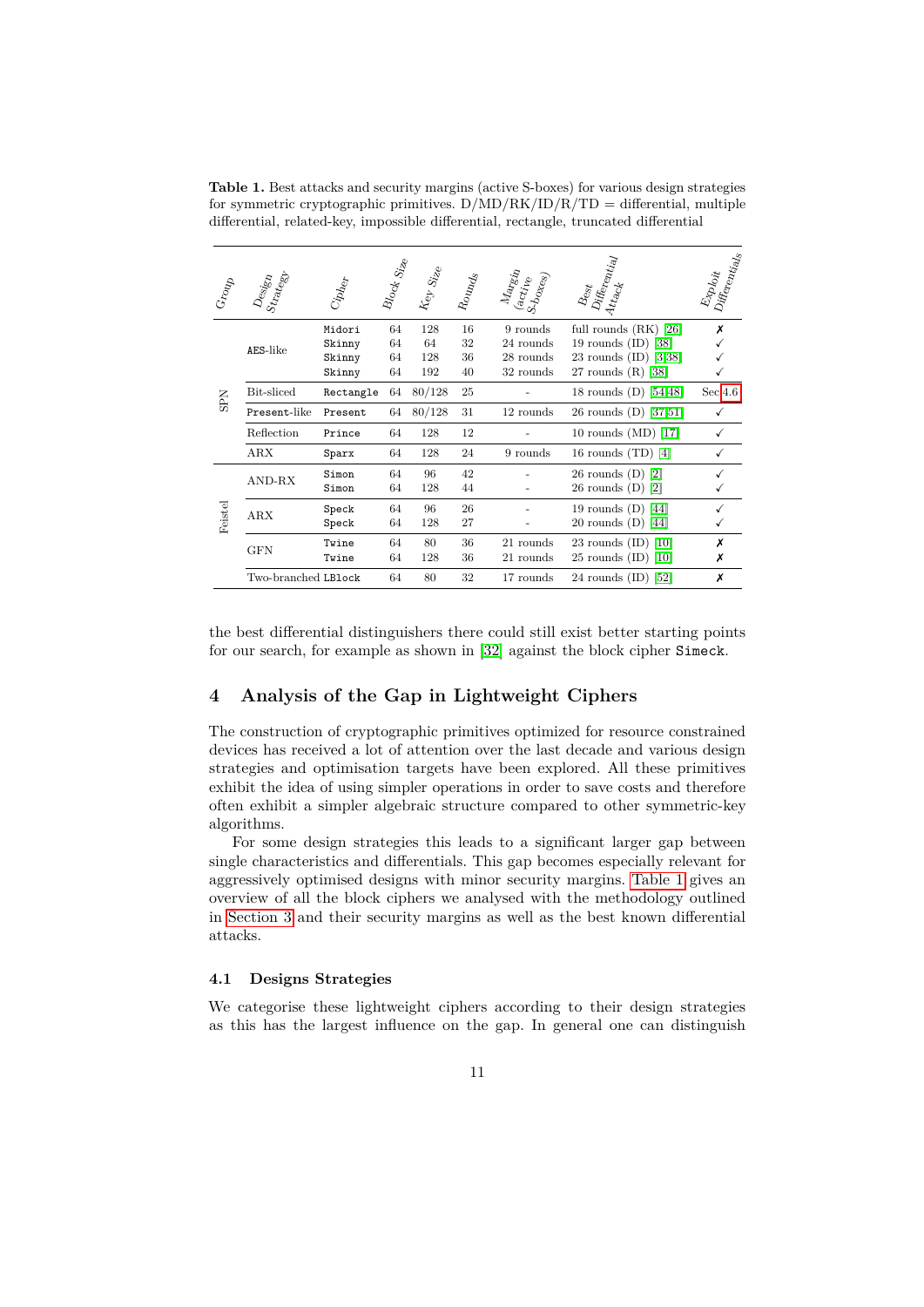between two main design families: Substitution-Permutation Networks (SPN) and Feistel Networks. Within these families we can gather ciphers according to other structural properties. These are for SPN: AES-like, Bit-sliced S-boxes, Bit-based Permutation Layers, Reflection Ciphers, ARX-based and for Feistel: ARX-based, Generalized Feistel Networks and Two-branched.

In our study, we then analyzed the differential gaps for Midori [\[6\]](#page-21-5), Skinny [\[8\]](#page-22-9), Rectangle [\[54\]](#page-25-0), Present [\[14\]](#page-22-10), Prince [\[15\]](#page-22-11), Sparx [\[23\]](#page-23-10), Simon [\[7\]](#page-21-6), Speck [\[7\]](#page-21-6), Twine [\[47\]](#page-24-12), and LBlock [\[47\]](#page-24-12) where [Table 1](#page-10-1) categorises the ciphers according their aforementioned structural properties.

#### **4.2 Skinny**

Skinny [\[8\]](#page-22-9) is an AES-like tweakable block cipher, based on the Tweakey framework [\[28\]](#page-23-11). The aim of Skinny is to achieve the hardware performance of the AND-RX-cipher Simon and have strong security bounds against differential/linear attacks (this includes the related-key scenario), while also having competitive software performance. The resistance against differential/linear attacks in Skinny is based on counting the minimal number of active S-boxes, in the single-key and related-tweakey models. As the design of Skinny is based on a few very simple but highly efficient cryptographic building blocks it seems intuitive that one can expect that a large number of differential characteristics will contribute to a differential. Recent attacks [\[3,](#page-21-2)[38\]](#page-24-8) exploited the low branch number of the binary diffusion matrix, as well as properties of the tweakey schedule.

Using our tool-assisted approach we analysed this gap in Skinny-64 (see [Figure 1\)](#page-12-0) and can provide some new insights to the security of Skinny-64. For example the best 8-round single differential characteristic  $Q_{\text{max}}^8$  suggests a probability of  $2^{-72}$  while the differential  $D^8$  defined by the input/output difference of  $Q_{\text{max}}^8$  consists of a large cluster of characteristics leading to the differential

<span id="page-11-1"></span>
$$
0x0104401000001000 \xrightarrow{8-\text{round Skinny-64}} 0x0606060000060666 \qquad (15)
$$

with a probability larger than  $2^{-56.55}$  $2^{-56.55}$  $2^{-56.55}$  by taking all 821896 characteristics<sup>6</sup> into account which have  $DP > 2^{-99}$ . Note that the probabilities and the number of characteristics are obtained with a fixed input/output difference as noted in [Equation 15.](#page-11-1) This suggests that estimates from active S-boxes should be taken with care as the gap is fairly large. However, the number of rounds in Skinny-64 is chosen very conservatively and it provides a large security margin.

In particular the probability of the differential improves very quickly when adding more characteristics, as the distribution of the number of characteristics with a probability  $2^{-t}$  is very flat over the choice of  $t$  (see [Figure 1\)](#page-12-0). For example there are 39699 characteristics with DP =  $2^{-75}$  and 25413 characteristics with  $DP = 2^{-76}$  and the probability of the differential only improves marginally by considering more characteristics with a lower probability. On the contrary,

<span id="page-11-0"></span><sup>6</sup> This process took in total 23*.*5 hours on a single core, however after 1 hour the estimate for the differential probability improves by less than  $2^{-0.9}$ .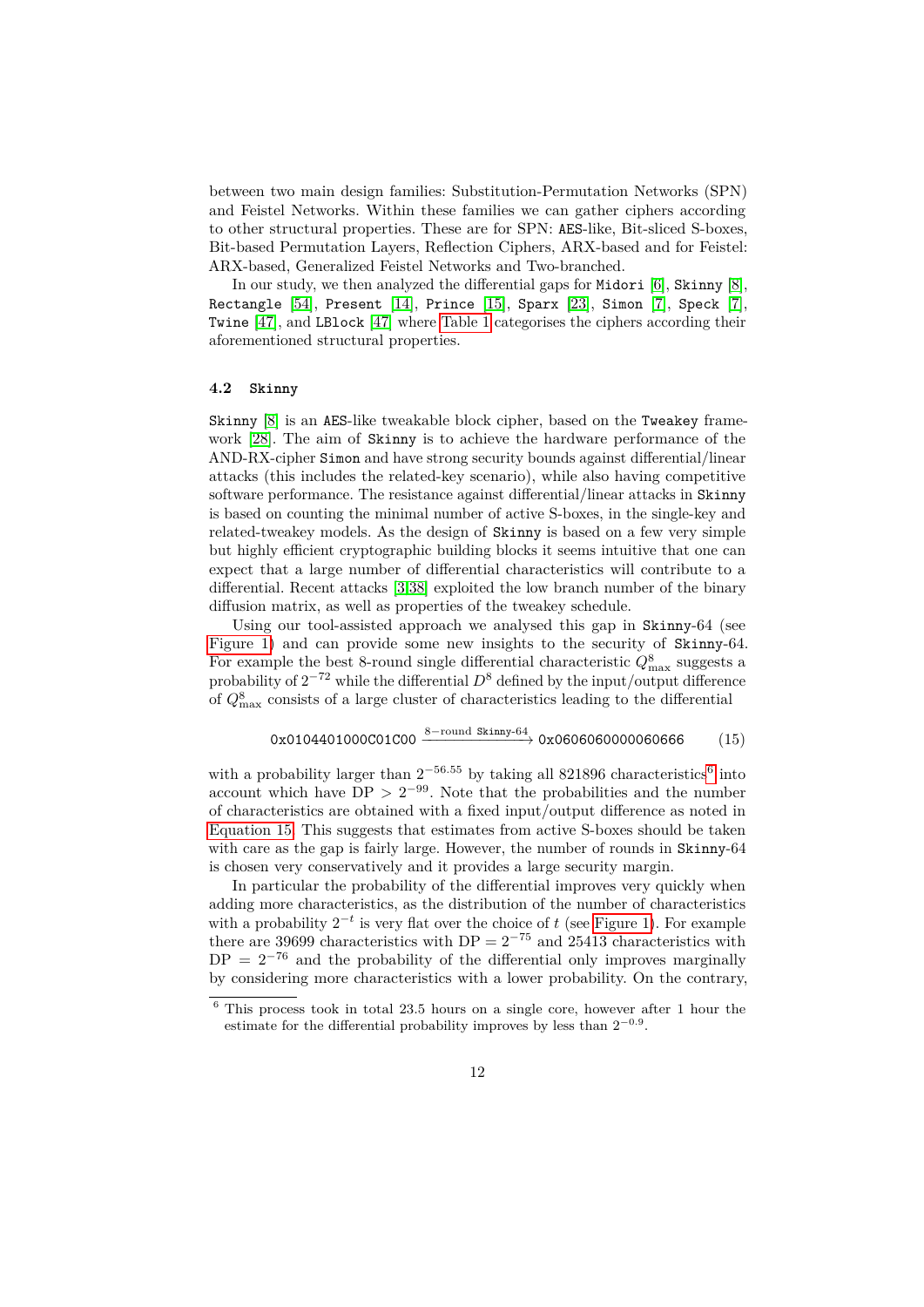

<span id="page-12-0"></span>**Fig. 1.** Probability for the best single characteristics and differentials for Skinny-64 (left), and the distribution of the number of characteristics with a fixed probability contributing to the best 8-round differential for Skinny-64 (right). The green line indicates the probability of the differential when summing up the probability of all characteristics up to this probability, which highlights the small improvement when adding all lower probability characteristics.

for designs like Simon (see Figure [5\)](#page-16-0) this distribution grows exponentially as the probability of the single characteristics decreases as has also been noted in [\[31\]](#page-23-4), and one has to take a much larger number of characteristics into account before getting a good approximation. For a detailed overview over how many characteristics contribute to each differential see Appendix [A.](#page-25-5)

#### **4.3 Midori**

Midori is an AES-like lightweight block cipher optimized for low-energy usage using a binary near-MDS matrix combined with a generic cell permutation for diffusion. Despite that Midori-64 has a large number of  $2^{32}$  weak keys, for which Midori-64 can be practically broken with invariant subspace attacks [\[27\]](#page-23-12), there has been no differential attacks on even reduced versions of Midori, apart from a related-key attack by Gérault and Lafourcade [\[26\]](#page-23-8).

The gap between the differential probability of a single characteristic and a differential behaves similar to Skinny-64, i.e., counting the active S-boxes gives an inaccurate bound against differential distinguishers. For example we found new differentials for Midori-64 where the 8-round single differential characteristic suggests a probability of  $2^{-76}$  and the corresponding 8-round differential

$$
0x0A0000000A0000005 \xrightarrow{8-round Midori-64} 0x00000000000000AA
$$
 (16)

has a probability larger than  $2^{-60.86}$  by summing all 693730 characteristics up to a probability of  $2^{-114}$ . Similar to Skinny the distribution of the contributing characteristics is very flat, which means that we quickly approach a good estimate for the probability of the differential (see [Figure 2\)](#page-13-0).

#### **4.4 Sparx**

Sparx [\[23\]](#page-23-10) is based on the *long-trail strategy*, introduced alongside with Sparx, which can be seen as combining the ARX approach with an SPN, allowing to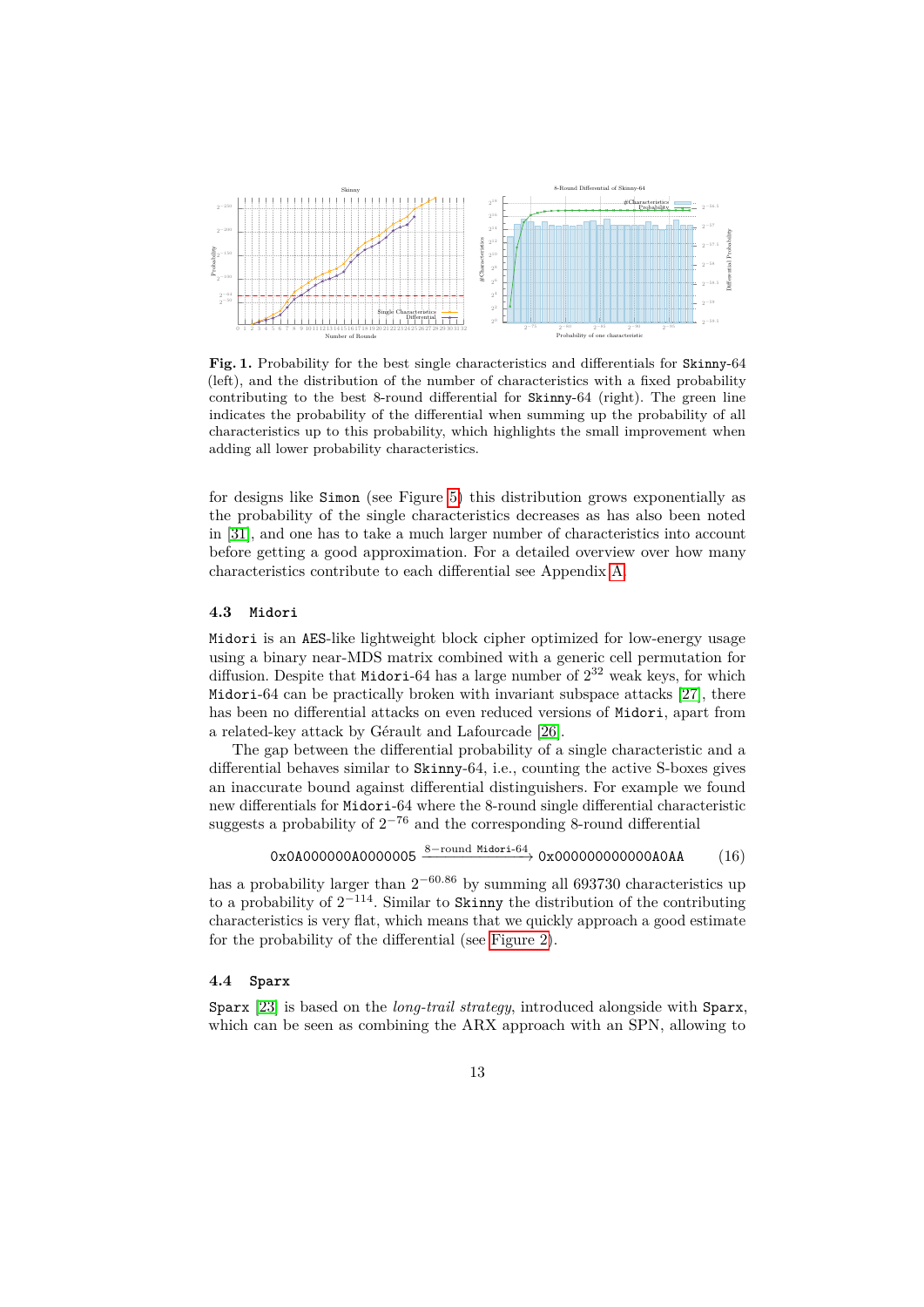

<span id="page-13-0"></span>Fig. 2. Probability for the best single characteristics and differentials for various rounds of Midori-64 (left), and distribution of the characteristics contributing to the best 8-round differential for Midori-64 (right).

provide bounds on the differential resistance of an ARX cipher by counting the active S-boxes. While it is also feasible to prove such a bound using the methodology from [Section 3,](#page-5-0) it is often computationally infeasible or the bounds are not very tight [\[41\]](#page-24-0). The designers of Sparx used the YAARX toolkit [\[12\]](#page-22-7) to show truncated characteristics, that they used to compute the differential bounds. One of the main design motivations of Sparx was that it should be very difficult to find differential characteristics for a large number of rounds for ARX-based ciphers with a state of more than 32 bits [\[22\]](#page-23-13).

In general ARX ciphers do not have a very strong differential effect compared to the previous lightweight SPN constructions, however as Sparx is in-between those it is an interesting target. Our results suggest that Sparx-64 has a differential effect comparable to other ARX designs like Speck-64 (see [Figure 3\)](#page-14-0). The major limitation for applying our approach to Sparx is that the search for optimal differential characteristics on Sparx is computationally very costly. While singlecharacteristics up to 6 rounds can be found in less then 5 minutes, the 10-round single-characteristic took already 32 days, on a single core<sup>[7](#page-13-1)</sup>.

#### **4.5 Results for other Lightweight Ciphers**

[Table 2](#page-14-1) summarizes the gaps between single-characteristics and differentials for all lightweight block ciphers we analyzed. We observed that for most ciphers a large gap between the probability for single-characteristics and differentials exists and that a higher number of rounds is required for the block ciphers to be *differential resistant*. The gaps also increase significantly with the number of rounds, which is not surprising as with more rounds there are more valid differential characteristics for a given input/output difference.

The biggest gap, in term of number of rounds, occurs for Simon-64 with a gap of five rounds. There is also a 2-round gap for ciphers like Present, Midori and Twine. However, it seems that the gap for Simon-64 grows faster, considering

<span id="page-13-1"></span><sup>7</sup> Note that this process can not easily be parallelized as most SAT solvers are inherently serial.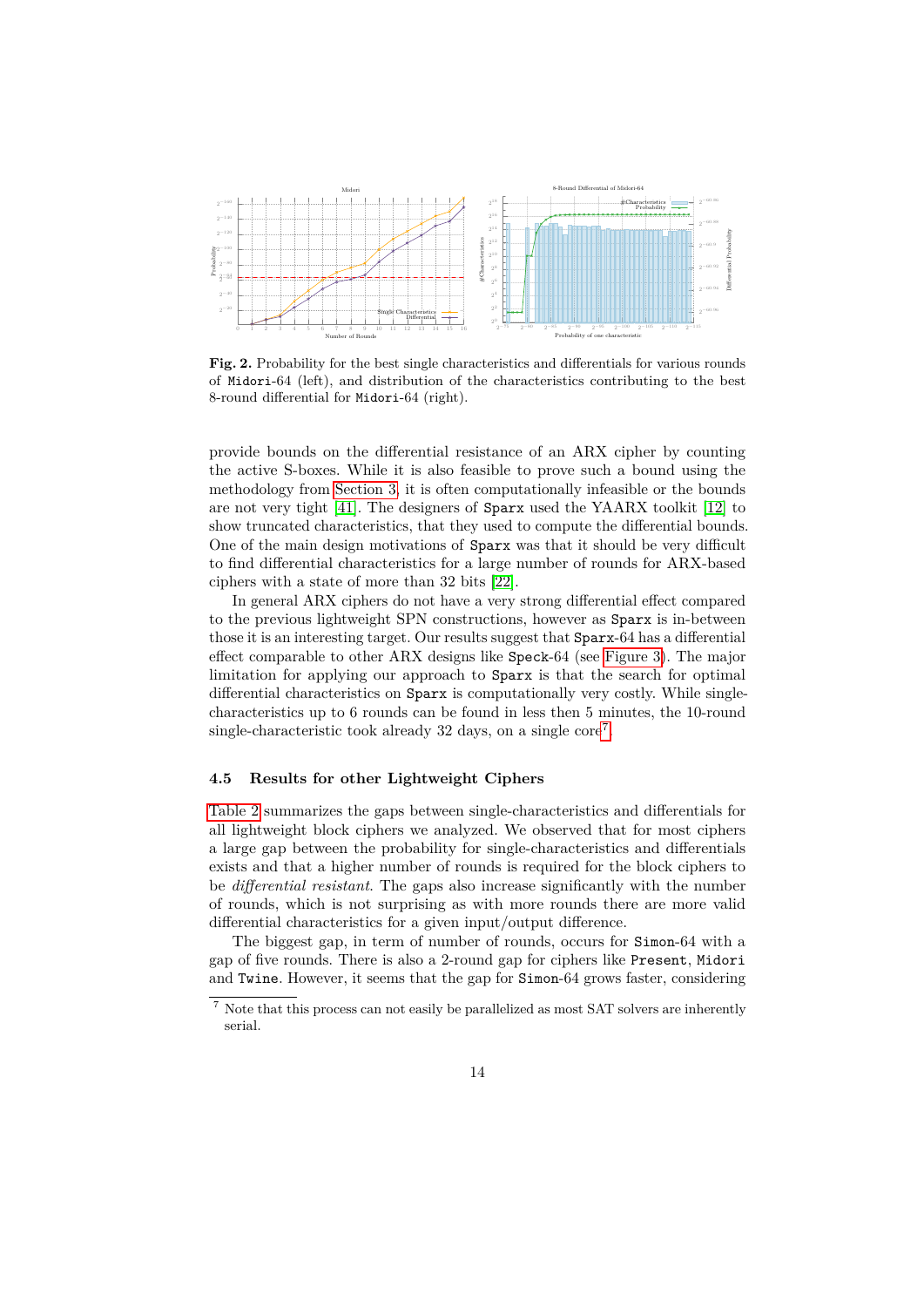

<span id="page-14-0"></span>Fig. 3. Comparison of the best single characteristics and differentials for various rounds of Speck-64 (left), and Sparx-64 (right).

<span id="page-14-1"></span>**Table 2.** Gap between the number of rounds required for a cipher to be *differential characteristic resistant* (DCR) and *differential resistant* (DR). Note that DR is only a lower bound and there might still exist better differentials.

| Group      | Design Strategy | Cipher           | Block Size | Key Size          | Rounds   | DCR.   | DR          |
|------------|-----------------|------------------|------------|-------------------|----------|--------|-------------|
|            | AES-like        | Midori<br>Skinny | 64<br>64   | 128<br>64/128/192 | 16<br>32 | 7<br>8 | 9<br>9      |
| <b>SPN</b> | Bit-sliced      | Rectangle        | 64         | 80/128            | 25       | 15     | 15          |
|            | Present-like    | Present          | 64         | 80/128            | 31       | 15     | 17          |
|            | Reflection      | Prince           | 64         | 128               | 12       | 6      | 8           |
|            | ARX-based       | Sparx            | 64         | 128               | 24       | 15     | $15^{8}$    |
|            | AND-RX          | Simon            | 64         | 96/128            | 42       | 19     | $24^{9}$    |
| Feistel    | <b>ARX</b>      | Speck            | 64         | 96/128            | 26       | >15    | $> 15^{10}$ |
|            | <b>GFN</b>      | Twine            | 64         | 80/128            | 36       | 14     | 16          |
|            | Two-branched    | LBlock           | 64         | 80                | 32       | 15     | 16          |

that the differentials and characteristics seem to follow an exponential growth as also observed in [\[31\]](#page-23-4). In comparison Present, Midori and Twine seem to grow in a linear way. In relation to the number of rounds, the gap for Midori also has quite a significant impact and allows to extend the distinguisher by two rounds. Further we observed that there seem to be nearly no gaps for ciphers like Rectangle and Speck. We illustrate the gaps for the analyzed ciphers in [Figure 4](#page-15-0) and we provide [Figure 5](#page-16-0) showing the distribution of valid differential characteristics that contribute to the probability of the best differential for each cipher.

<span id="page-14-2"></span> $8$  Single-characteristic differentials of Sparx [\[23\]](#page-23-10) are proven to reach 15 rounds, while the authors mention that they don't expect the bound to be tight.

<sup>&</sup>lt;sup>9</sup> The best differentials for Simon-64 reach 23 rounds with  $2^{-63.91}$  [\[39\]](#page-24-13).

<sup>&</sup>lt;sup>10</sup> The best differentials for Speck-64 reach 15 rounds with  $2^{-60.56}$  [\[44\]](#page-24-11).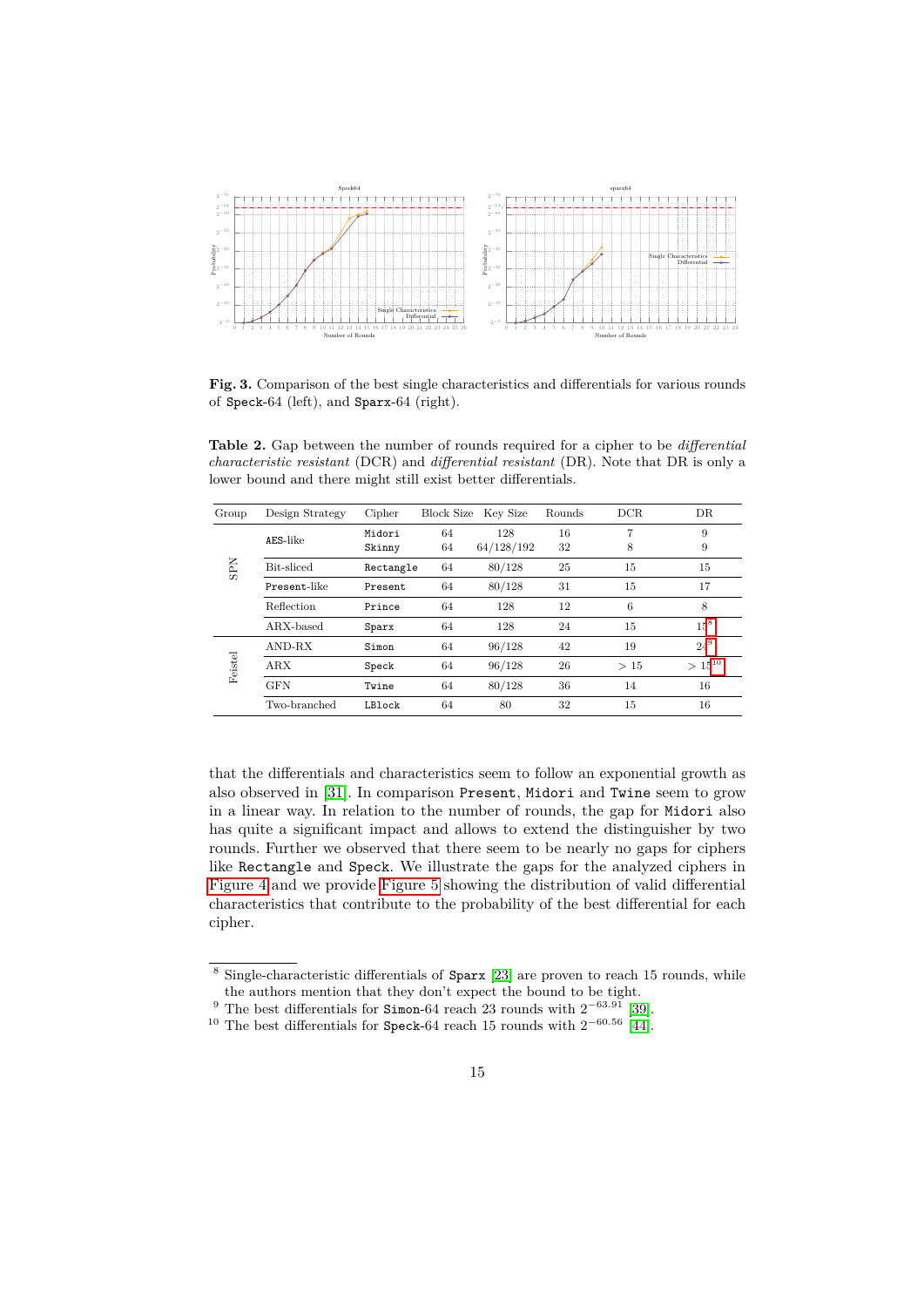

<span id="page-15-0"></span>**Fig. 4.** Probability for the best single characteristics and differentials for various rounds of different block ciphers. 1st row: Simon-64 (left) and Present (right), 2nd row: Rectangle (left) and Prince (right), 3rd row: Speck-64 (left) and Twine (right), 4th row: LBlock (left)

### **4.6 Application of the Differential Gaps to the Best Published Differential Attacks**

In the following, we analyze the best published attacks and discuss improvements of the attacks when possible: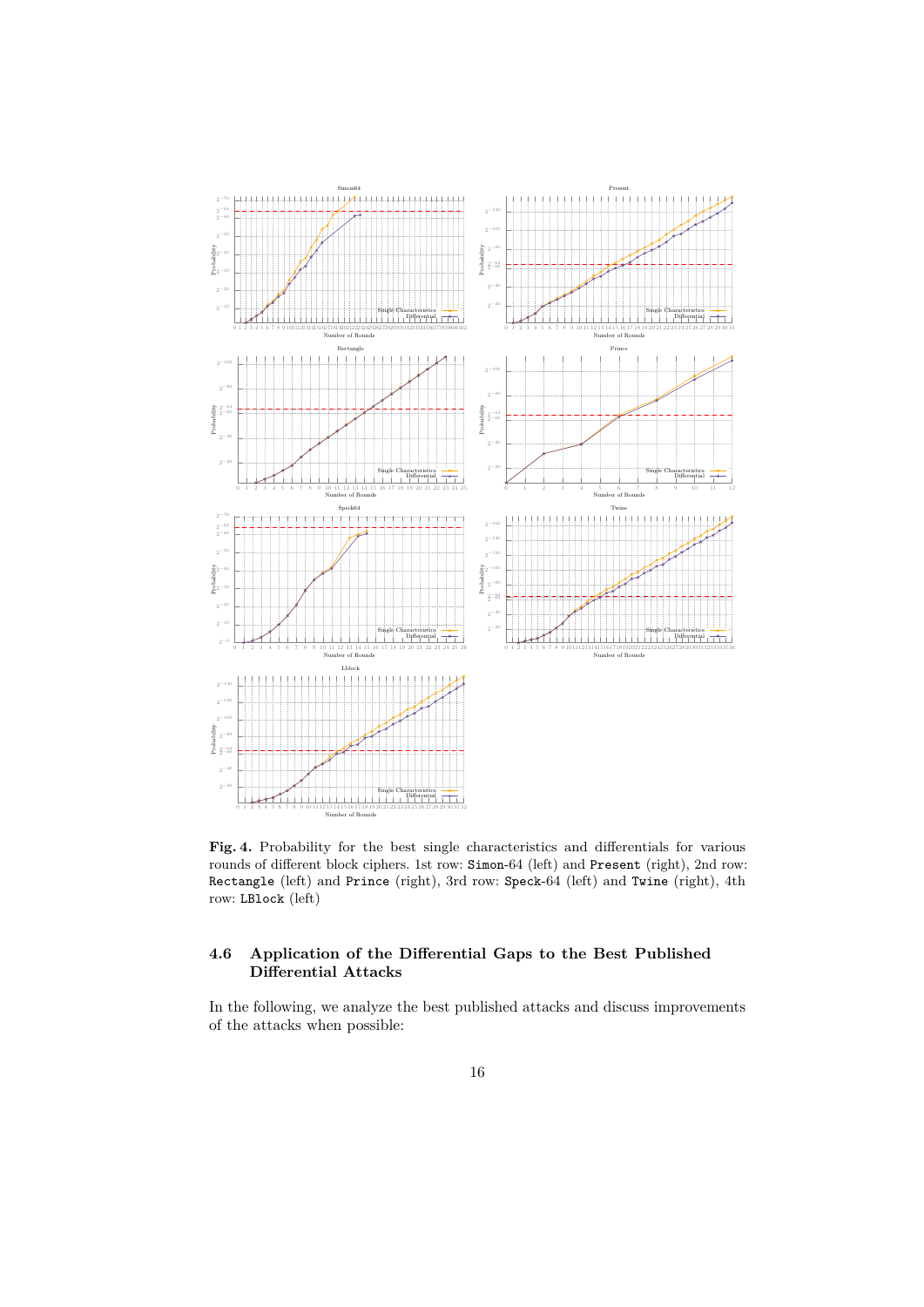

<span id="page-16-0"></span>**Fig. 5.** Distribution of the characteristics contributing to the best differential for various block ciphers. 1st row: Simon-64 (left) and Present (right), 2nd row: Rectangle (left) and Prince (right), 3rd row: Speck-64 (left) and Twine (right), 4th row: LBlock (left) and Sparx-64 (right)

*Midori-64.* Gérault and Lafourcade [\[26\]](#page-23-8) proposed related-key differential attacks on full-round Midori-64, where they use 16 15-round and  $4 \cdot 14$ -round related-key differential characteristics to recover the key. In their attacks they do not exploit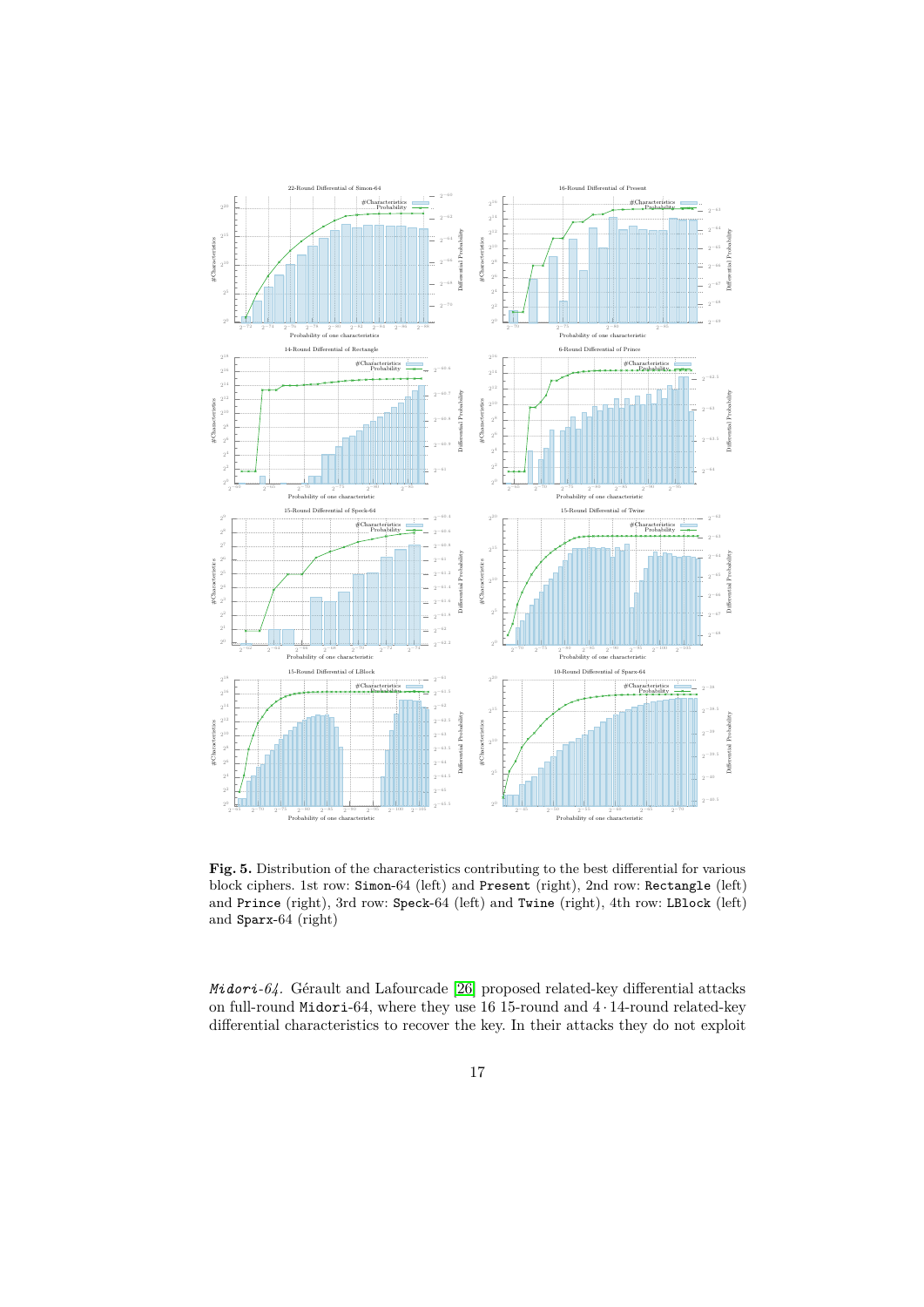differentials. In comparison, the best differential that we found reaches 8 rounds with a probability of  $2^{-60.86}$ .

*Skinny-64.* Liu et al. [\[38\]](#page-24-8) propose related-tweakey rectangle attacks on 26 rounds of Skinny-64-192 and they use optimal single differential characteristics based on truncated differential characteristics. The authors exploit the differential gap of Skinny by using 5000 single differential characteristics to compute the differential for a 22-round distinguisher. In comparison, the best differential characteristic with no differences in the tweak/key that we found reaches 8 rounds with a probability of 2 −56*.*55 .

<span id="page-17-0"></span>*Rectangle.* Zhang et al. [\[54\]](#page-25-0) studied the differential effect and showed an 18 round differential attack, where they used a 14-round differential with a probability of 2 <sup>−</sup>62*.*<sup>83</sup>. In our analysis we found a better differential for 14 rounds with probability of  $2^{-60.63}$  by summing up 40627 single-characteristics which would improve the complexity of these attacks. For more rounds the distinguisher are below  $2^{-64}$ .

*Present.* Liu and Jin [\[37\]](#page-24-10) presented an 18-round attack based on slendersets. Wang et al. [\[51\]](#page-25-3) further presented normal differential attacks on 16-round Present where they used a differential with probability 2 <sup>−</sup>62*.*<sup>13</sup> by summing up 91 differential characteristics which is comparable to our differentials.

*Prince.* Canteaut et al. [\[17\]](#page-22-8) showed differential attacks on 10 rounds of Prince, by considering multiple differential characteristics. In their attack they use 12 differentials for 6 rounds with a probability of  $2^{-56.42}$  by summing up 1536 singlecharacteristics. The differential we found for 6 rounds only has a probability of about  $2^{-62}$ , but does not lead to further improvements of the attack.

*Sparx-64.* Ankele and List [\[4\]](#page-21-3) studied truncated differential attacks on 16 rounds of Sparx-64/128 and used single differential characteristics, for the first part of the 14-round distinguisher, and truncated the second part of the distinguisher. The designers of Sparx-64 claim that Sparx is differential secure for 15 rounds, however, by considering the differential effect of Sparx-64, also in comparison with Speck-64, it seems likely that there exist differentials with more than 15 rounds with a data complexity below using the full codebook.

*Simon-64.* Abed et al. [\[2\]](#page-21-4) presented differential attacks on Simon-64, where they used a 21-round distinguisher with a probability of  $2^{-61.01}$ . Better distinguishers are reported by [\[39\]](#page-24-13) for 23 rounds with a probability of 2 <sup>−</sup>63*.*<sup>91</sup>. The differentials we found are in line with previous results.

*Speck-64.* Song et al. [\[44\]](#page-24-11) presented 20-round attacks on Speck-64 by constructing a distinguisher from two short characteristics where they concatenated the two characteristics to a 15-round characteristic with probability 2 <sup>−</sup>60*.*<sup>56</sup>. The distinguishers used in the attack are already based on differentials and the differentials we found do not lead to any improvement.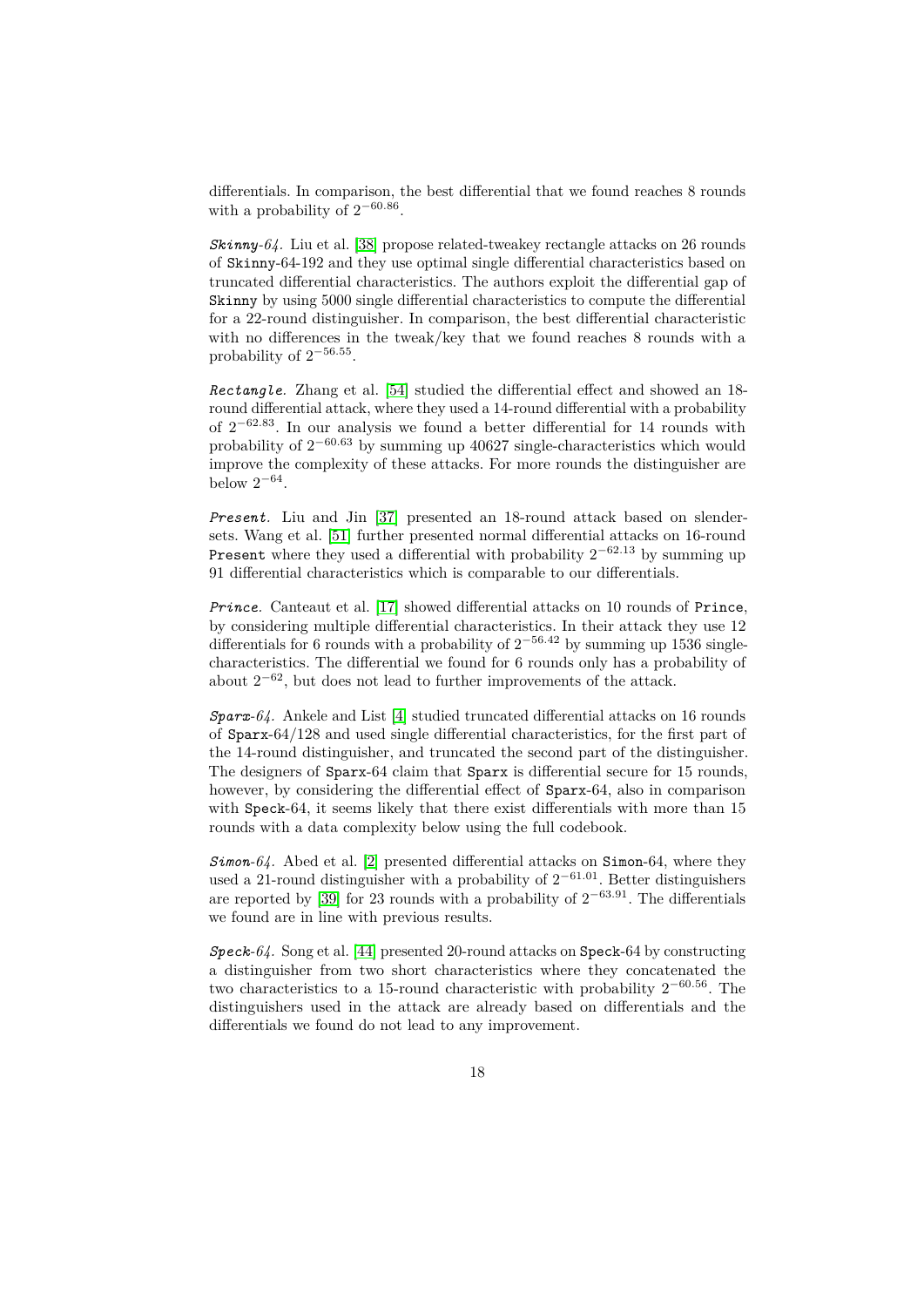*Twine.* Biryukov et al. [\[10\]](#page-22-1) showed a 25-round impossible differential attack and a truncated differential attack on 23 rounds by chaining several iterated 4-round characteristics together. In the paper the authors also considered differentials for 12 rounds with a probability of  $2^{-52.08}$  and 16 rounds with probability  $2^{-67.59}$ . The best differential that we found reaches 15 rounds with a probability of  $2^{-62.89}$ .

*LBlock.* Wang et al. [\[52\]](#page-25-4) published a 24-round impossible differential attack on LBlock. Due to the nature of impossible differential attacks, characteristics with probability 1 are used for constructing these. The best differential that we found reaches 15 rounds with a probability of  $2^{-61.43}$ .

### <span id="page-18-0"></span>**5 Experimental Verification and the Influence of Keys**

In [Section 2](#page-3-0) we made several assumptions in order to compute  $DP(Q)$  and in this section we compare the theoretical estimates with experiments for reduced-round versions. This serves two purpose: First we want to see how close our estimate for  $DP(\alpha, \beta)$  is and secondly we want to see the distribution over the choice of keys. Specifically, we are interested in the number of pairs

$$
\delta_K(\alpha, \beta) = \# \{ x \in \mathbb{F}_2^n \mid E_K(x) \oplus E_K(x \oplus \alpha) = \beta \}. \tag{17}
$$

This number of *good* pairs will vary over the choice of the key. For a random process we would expect that the number of valid pairs is about  $DP \cdot 2^n$  and follows a Poisson distribution.

**Definition 5.** *Let X be a Poisson distributed random variable representing the number of pairs*  $(a, b)$  *with values in*  $\mathbb{F}_2^n$  *following a differential*  $D = (\alpha \overset{f}{\rightarrow} \beta)$ *, that means*  $f(a) \oplus f(a \oplus \alpha) = \beta$ *, then* 

$$
\Pr(X = l) = \frac{1}{2} (2^n p)^l \frac{e^{-(2^n p)}}{l!}
$$
\n(18)

*where p is the probability of the differential.*

In the following, we experimentally verify differentials for Skinny, Speck and Midori for a large number of random pairs of plaintexts and a random choice of keys to see how good this approximation is.

### **5.1 Skinny**

As a first example we look at Skinny-64. We use the 6-round differential

#### *D* = (0x0000010010000041*,* 0x4444004040044044)

for Skinny-64. The best characteristic which is part of *D* has a probability of 2<sup>-32</sup> and by collecting all characteristics (100319) contributing to this differential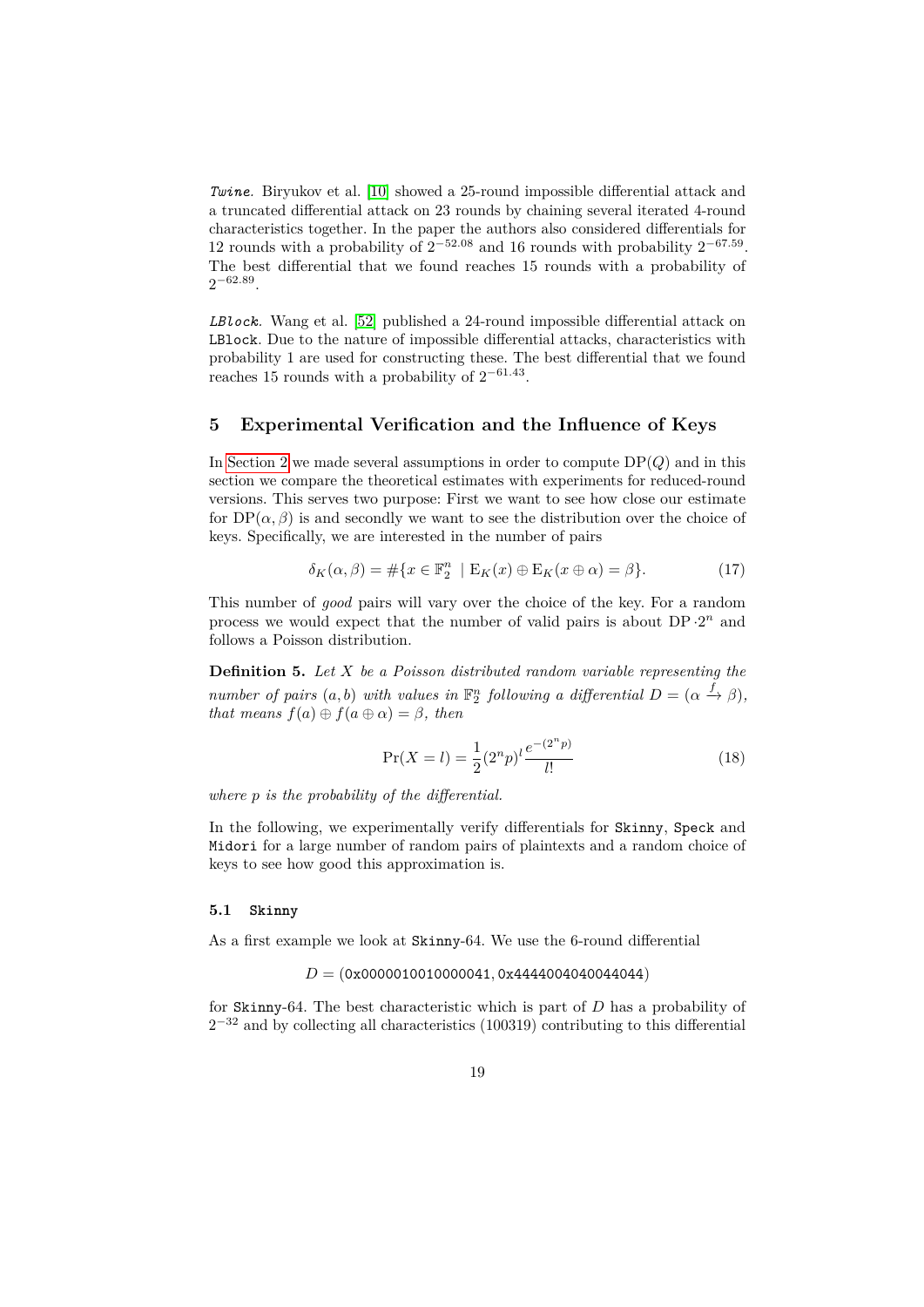

<span id="page-19-0"></span>**Fig. 6.** Distribution of  $\delta_K(D)$  over a random choice of *K* for 6-round Skinny-64.

we estimate  $DP(D) \approx 2^{-23.52}$ . We try out  $2^{30}$  randomly selected pairs for 10000 keys and count the number of pairs following *D*. From our estimate we would expect that on average we get about 89 pairs for a key.

As one can see from [Figure 6](#page-19-0) our estimate of DP(*D*) provides a good approximation for the distribution over the keys, although the distribution has a larger variance than we expected.

#### **5.2 Speck**

For Speck-64 we look at the differential

*D* = ((0x40004092*,* 0x10420040)*,*(0x8080A080*,* 0x8481A4A0))

over 7 rounds. The best characteristic in  $D$  has a probability of  $2^{-21}$  and this only slightly improves to about  $2^{-20.95}$  using 6 additional characteristics. We again run our experiments for  $2^{30}$  randomly selected pairs for 10000 keys and count the number of pairs following *D*. On average we would expect 530 pairs.



<span id="page-19-1"></span>**Fig. 7.** Distribution of  $\delta_K(D)$  over a random choice of *K* for 7-round Speck-64.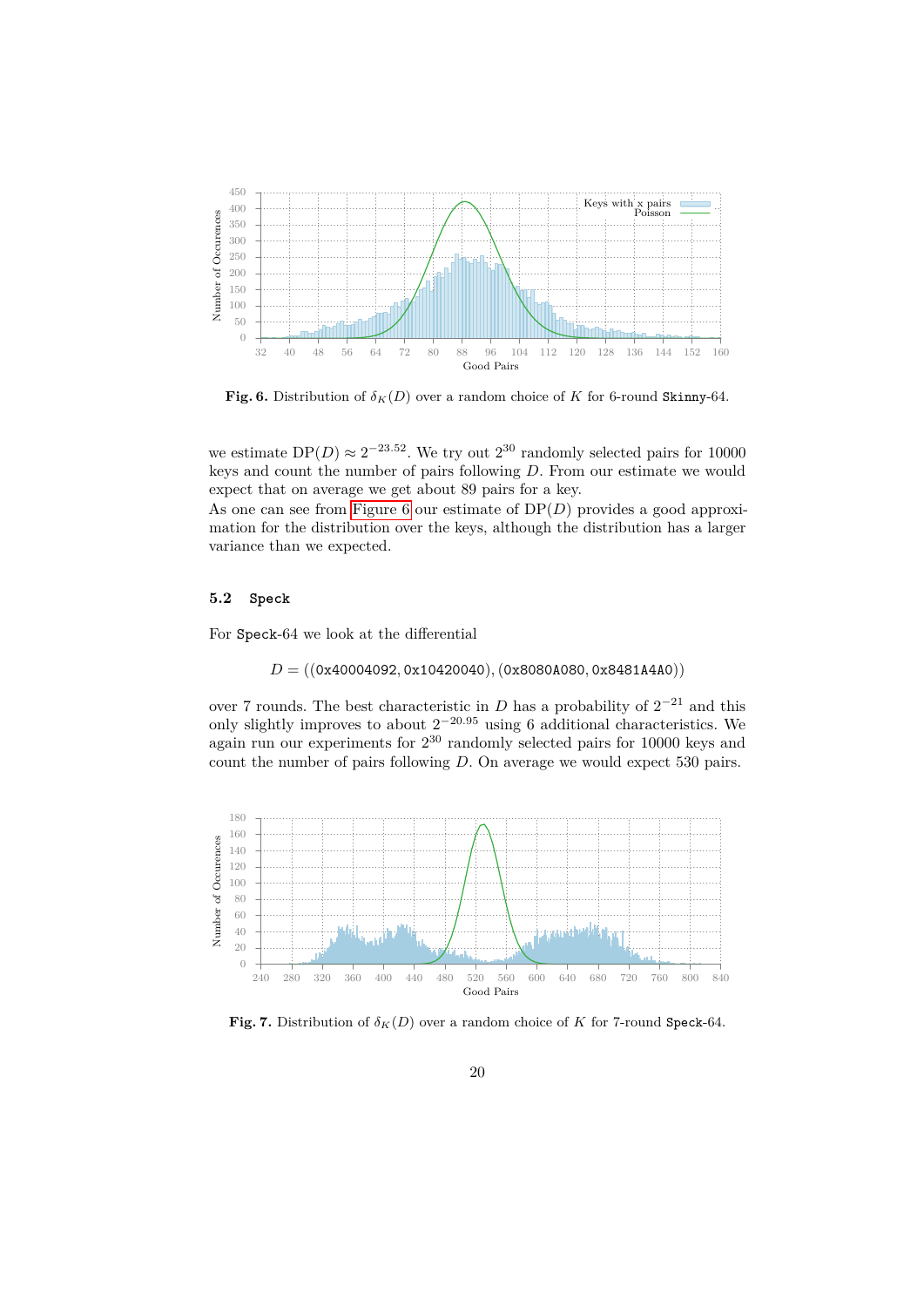In [Figure 7](#page-19-1) it can be seen that for 7-round Speck-64 the distribution is bimodal and we over- respectively underestimate the number of valid pairs for most keys.

#### **5.3 Midori**

For Midori-64 we look at the differential

*D* = (0x0200200000020000*,* 0x0202220020020020)

over 4 rounds. The best characteristic in  $D$  has a probability of  $2^{-32}$  and this improves to about 2 <sup>−</sup>23*.*<sup>79</sup> using 896 additional characteristics. We again run our experiments for  $2^{30}$  randomly selected pairs for 3200 keys and count the number of pairs following *D*. On average we would expect about 74 pairs.



<span id="page-20-0"></span>**Fig. 8.** Distribution of  $\delta_K(D)$  over a random choice of K for 4-round Midori-64. We omitted the 2545 keys with 0 good pairs in this plot.

In [Figure 8](#page-20-0) it can be seen that for 4-round Midori-64 the distribution is very different from the previous cases. For some keys the probability is significantly higher and for about 80% of the keys we get 0 good pairs. This means that for a large fraction of keys we actually found an impossible differential and one should be careful when constructing differential distinguishers for Midori. In particular it would be interesting to classify this set of impossible keys and we leave this as an open problem. Moreover, this also implies the existance of a large class of weak keys, that has also been observed in the invariant subspace attacks on Midori-64 [\[34](#page-23-14)[,27](#page-23-12)[,49\]](#page-24-14).

### **6 Conclusions**

In this work we showed for several lighweight block ciphers that the gap between single characteristics and differentials can be surprisingly large. This leads to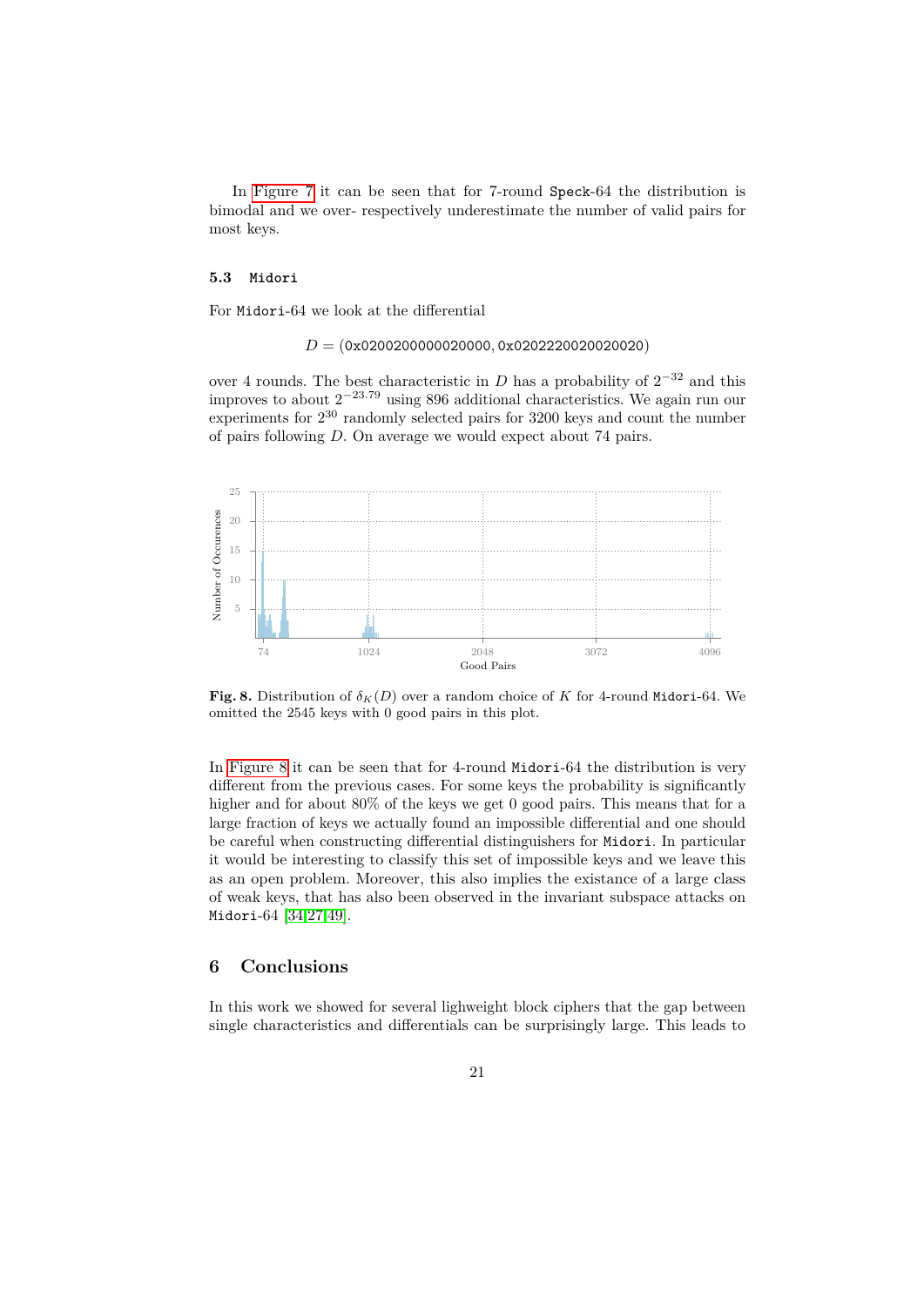significantly higher probability of differentials in several designs and allows us to have differential distinguishers covering more rounds.

We provided a simple framework to automate the process of collecting many differential characteristics that are contributing to the probability of a differential. We hope this will encourage future designs of cryptographic primitives to apply our methodology in order to provide better bounds on the security against differential cryptanalysis.

Further we verified differentials for a reduced number of rounds experimentally and showed that our improved estimates of the probability of differentials of Skinny closely resembles what happens in experiments. However, we can also observe that some commonly made assumptions on the distribution of good pairs following a differential over the choice of keys has to be made very carefully. For instance, the results for Speck and Midori indicate that one needs to be very careful in presuming that the estimates apply to all key values.

### **References**

- <span id="page-21-1"></span>1. Abdelraheem, M.A., Ågren, M., Beelen, P., Leander, G.: On the distribution of linear biases: Three instructive examples. In: Safavi-Naini, R., Canetti, R. (eds.) Advances in Cryptology – CRYPTO 2012. Lecture Notes in Computer Science, vol. 7417, pp. 50–67. Springer, Heidelberg, Germany, Santa Barbara, CA, USA (Aug 19–23, 2012)
- <span id="page-21-4"></span>2. Abed, F., List, E., Lucks, S., Wenzel, J.: Differential cryptanalysis of round-reduced Simon and Speck. In: Cid, C., Rechberger, C. (eds.) Fast Software Encryption – FSE 2014. Lecture Notes in Computer Science, vol. 8540, pp. 525–545. Springer, Heidelberg, Germany, London, UK (Mar 3–5, 2015)
- <span id="page-21-2"></span>3. Ankele, R., Banik, S., Chakraborti, A., List, E., Mendel, F., Sim, S.M., Wang, G.: Related-key impossible-differential attack on reduced-round skinny. In: Gollmann, D., Miyaji, A., Kikuchi, H. (eds.) ACNS 17: 15th International Conference on Applied Cryptography and Network Security. Lecture Notes in Computer Science, vol. 10355, pp. 208–228. Springer, Heidelberg, Germany, Kanazawa, Japan (Jul 10– 12, 2017)
- <span id="page-21-3"></span>4. Ankele, R., List, E.: Differential cryptanalysis of round-reduced sparx-64/128. Cryptology ePrint Archive, Report 2018/332 (2018), [https://eprint.iacr.org/](https://eprint.iacr.org/2018/332) [2018/332](https://eprint.iacr.org/2018/332)
- <span id="page-21-0"></span>5. Aumasson, J.P., Jovanovic, P., Neves, S.: Analysis of NORX: Investigating differential and rotational properties. In: Aranha, D.F., Menezes, A. (eds.) Progress in Cryptology - LATINCRYPT 2014: 3rd International Conference on Cryptology and Information Security in Latin America. Lecture Notes in Computer Science, vol. 8895, pp. 306–324. Springer, Heidelberg, Germany, Florianópolis, Brazil (Sep 17–19, 2015)
- <span id="page-21-5"></span>6. Banik, S., Bogdanov, A., Isobe, T., Shibutani, K., Hiwatari, H., Akishita, T., Regazzoni, F.: Midori: A block cipher for low energy. In: Iwata, T., Cheon, J.H. (eds.) Advances in Cryptology – ASIACRYPT 2015, Part II. Lecture Notes in Computer Science, vol. 9453, pp. 411–436. Springer, Heidelberg, Germany, Auckland, New Zealand (Nov  $30 - Dec 3, 2015$ )
- <span id="page-21-6"></span>7. Beaulieu, R., Shors, D., Smith, J., Treatman-Clark, S., Weeks, B., Wingers, L.: The SIMON and SPECK families of lightweight block ciphers. Cryptology ePrint Archive, Report 2013/404 (2013), <http://eprint.iacr.org/2013/404>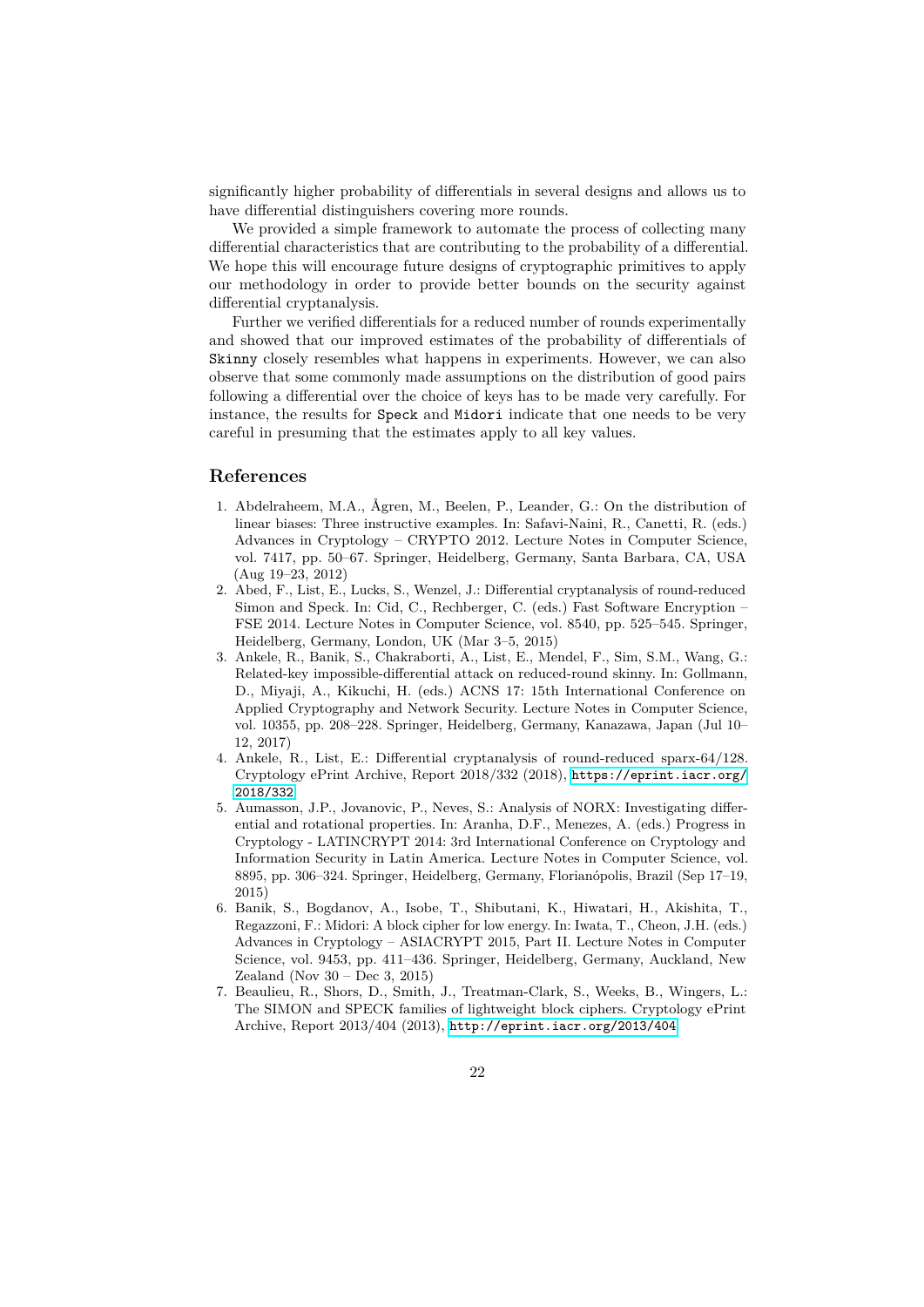- <span id="page-22-9"></span>8. Beierle, C., Jean, J., Kölbl, S., Leander, G., Moradi, A., Peyrin, T., Sasaki, Y., Sasdrich, P., Sim, S.M.: The SKINNY family of block ciphers and its low-latency variant MANTIS. In: Robshaw, M., Katz, J. (eds.) Advances in Cryptology – CRYPTO 2016, Part II. Lecture Notes in Computer Science, vol. 9815, pp. 123–153. Springer, Heidelberg, Germany, Santa Barbara, CA, USA (Aug 14–18, 2016)
- <span id="page-22-0"></span>9. Biham, E., Shamir, A.: Differential cryptanalysis of DES-like cryptosystems. In: Menezes, A.J., Vanstone, S.A. (eds.) Advances in Cryptology – CRYPTO'90. Lecture Notes in Computer Science, vol. 537, pp. 2–21. Springer, Heidelberg, Germany, Santa Barbara, CA, USA (Aug 11–15, 1991)
- <span id="page-22-1"></span>10. Biryukov, A., Derbez, P., Perrin, L.: Differential analysis and meet-in-the-middle attack against round-reduced TWINE. In: Leander, G. (ed.) Fast Software Encryption – FSE 2015. Lecture Notes in Computer Science, vol. 9054, pp. 3–27. Springer, Heidelberg, Germany, Istanbul, Turkey (Mar 8–11, 2015)
- <span id="page-22-3"></span>11. Biryukov, A., Roy, A., Velichkov, V.: Differential analysis of block ciphers SIMON and SPECK. In: Cid, C., Rechberger, C. (eds.) Fast Software Encryption – FSE 2014. Lecture Notes in Computer Science, vol. 8540, pp. 546–570. Springer, Heidelberg, Germany, London, UK (Mar 3–5, 2015)
- <span id="page-22-7"></span>12. Biryukov, A., Velichkov, V.: Automatic search for differential trails in ARX ciphers. In: Benaloh, J. (ed.) Topics in Cryptology – CT-RSA 2014. Lecture Notes in Computer Science, vol. 8366, pp. 227–250. Springer, Heidelberg, Germany, San Francisco, CA, USA (Feb 25–28, 2014)
- <span id="page-22-4"></span>13. Blondeau, C., Nyberg, K.: Improved parameter estimates for correlation and capacity deviates in linear cryptanalysis. IACR Transactions on Symmetric Cryptology 2016(2), 162–191 (2016), [http://tosc.iacr.org/index.php/ToSC/article/view/](http://tosc.iacr.org/index.php/ToSC/article/view/570) [570](http://tosc.iacr.org/index.php/ToSC/article/view/570)
- <span id="page-22-10"></span>14. Bogdanov, A., Knudsen, L.R., Leander, G., Paar, C., Poschmann, A., Robshaw, M.J.B., Seurin, Y., Vikkelsoe, C.: PRESENT: An ultra-lightweight block cipher. In: Paillier, P., Verbauwhede, I. (eds.) Cryptographic Hardware and Embedded Systems – CHES 2007. Lecture Notes in Computer Science, vol. 4727, pp. 450–466. Springer, Heidelberg, Germany, Vienna, Austria (Sep 10–13, 2007)
- <span id="page-22-11"></span>15. Borghoff, J., Canteaut, A., Güneysu, T., Kavun, E.B., Knežević, M., Knudsen, L.R., Leander, G., Nikov, V., Paar, C., Rechberger, C., Rombouts, P., Thomsen, S.S., Yalçin, T.: PRINCE - A low-latency block cipher for pervasive computing applications - extended abstract. In: Wang, X., Sako, K. (eds.) Advances in Cryptology – ASIACRYPT 2012. Lecture Notes in Computer Science, vol. 7658, pp. 208–225. Springer, Heidelberg, Germany, Beijing, China (Dec 2–6, 2012)
- <span id="page-22-6"></span>16. Canteaut, A.: Differential cryptanalysis of feistel ciphers and differentially uniform mappings. Selected Areas on Cryptography, SAC'97 pp. 172–184 (1997)
- <span id="page-22-8"></span>17. Canteaut, A., Fuhr, T., Gilbert, H., Naya-Plasencia, M., Reinhard, J.R.: Multiple differential cryptanalysis of round-reduced PRINCE. In: Cid, C., Rechberger, C. (eds.) Fast Software Encryption – FSE 2014. Lecture Notes in Computer Science, vol. 8540, pp. 591–610. Springer, Heidelberg, Germany, London, UK (Mar 3–5, 2015)
- <span id="page-22-2"></span>18. Daemen, J., Lamberger, M., Pramstaller, N., Rijmen, V., Vercauteren, F.: Computational aspects of the expected differential probability of 4-round aes and aes-like ciphers. Computing 85(1), 85–104 (Jun 2009), [https://doi.org/10.1007/](https://doi.org/10.1007/s00607-009-0034-y) [s00607-009-0034-y](https://doi.org/10.1007/s00607-009-0034-y)
- <span id="page-22-5"></span>19. Daemen, J., Rijmen, V.: The wide trail design strategy. In: Honary, B. (ed.) 8th IMA International Conference on Cryptography and Coding. Lecture Notes in Computer Science, vol. 2260, pp. 222–238. Springer, Heidelberg, Germany, Cirencester, UK (Dec 17–19, 2001)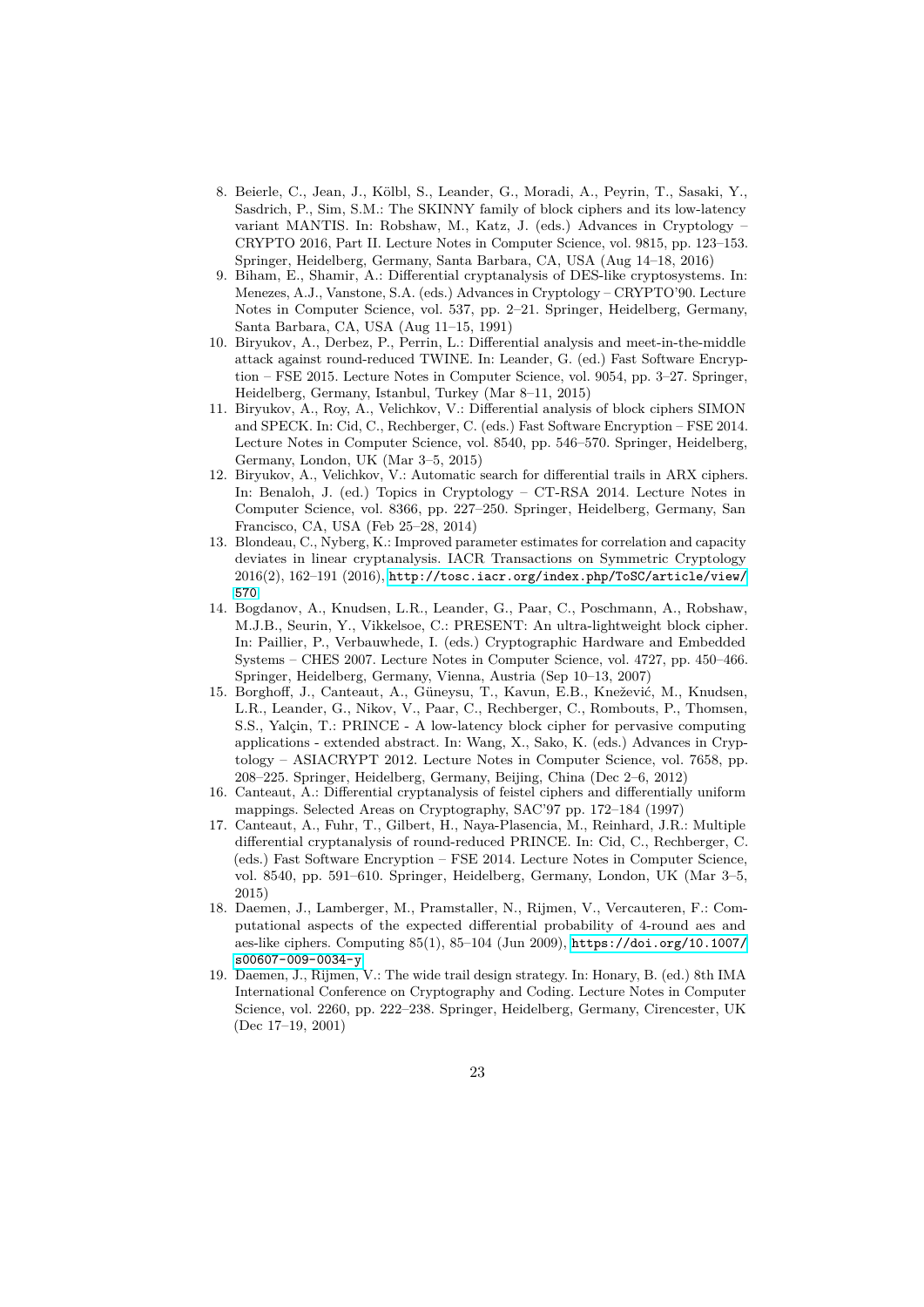- <span id="page-23-2"></span>20. Daemen, J., Rijmen, V.: Plateau characteristics. IET Information Security 1(1), 11–17 (2007)
- <span id="page-23-7"></span>21. Davis, M., Logemann, G., Loveland, D.: A machine program for theorem-proving. Commun. ACM 5(7), 394–397 (Jul 1962), [http://doi.acm.org/10.1145/368273.](http://doi.acm.org/10.1145/368273.368557) [368557](http://doi.acm.org/10.1145/368273.368557)
- <span id="page-23-13"></span>22. Dinu, D., Perrin, L., Udovenko, A., Velichkov, V., Großschädl, J., Biryukov, A.: private communication
- <span id="page-23-10"></span>23. Dinu, D., Perrin, L., Udovenko, A., Velichkov, V., Großschädl, J., Biryukov, A.: Design strategies for ARX with provable bounds: Sparx and LAX. In: Cheon, J.H., Takagi, T. (eds.) Advances in Cryptology – ASIACRYPT 2016, Part I. Lecture Notes in Computer Science, vol. 10031, pp. 484–513. Springer, Heidelberg, Germany, Hanoi, Vietnam (Dec 4–8, 2016)
- <span id="page-23-0"></span>24. Dobraunig, C., Eichlseder, M., Kales, D., Mendel, F.: Practical key-recovery attack on MANTIS5. IACR Transactions on Symmetric Cryptology 2016(2), 248–260 (2016), <http://tosc.iacr.org/index.php/ToSC/article/view/573>
- <span id="page-23-6"></span>25. Eichlseder, M., Kales, D.: Clustering related-tweak characteristics: Application to mantis-6. IACR Transactions on Symmetric Cryptology 2018(2), 111–132 (2018), <https://tosc.iacr.org/index.php/ToSC/article/view/890>
- <span id="page-23-8"></span>26. Gérault, D., Lafourcade, P.: Related-key cryptanalysis of midori. In: Dunkelman, O., Sanadhya, S.K. (eds.) Progress in Cryptology - INDOCRYPT 2016: 17th International Conference in Cryptology in India. Lecture Notes in Computer Science, vol. 10095, pp. 287–304. Springer, Heidelberg, Germany, Kolkata, India (Dec 11–14, 2016)
- <span id="page-23-12"></span>27. Guo, J., Jean, J., Nikolic, I., Qiao, K., Sasaki, Y., Sim, S.M.: Invariant subspace attack against Midori64 and the resistance criteria for S-box designs. IACR Transactions on Symmetric Cryptology 2016(1), 33–56 (2016), [http://tosc.iacr.org/](http://tosc.iacr.org/index.php/ToSC/article/view/534) [index.php/ToSC/article/view/534](http://tosc.iacr.org/index.php/ToSC/article/view/534)
- <span id="page-23-11"></span>28. Jean, J., Nikolic, I., Peyrin, T.: Tweaks and keys for block ciphers: The TWEAKEY framework. In: Sarkar, P., Iwata, T. (eds.) Advances in Cryptology – ASI-ACRYPT 2014, Part II. Lecture Notes in Computer Science, vol. 8874, pp. 274–288. Springer, Heidelberg, Germany, Kaoshiung, Taiwan, R.O.C. (Dec 7–11, 2014)
- <span id="page-23-5"></span>29. Joan Daemen, Michaël Peeters, Gilles Van Assche, Vincent Rijmen: Nessie Proposal: NOEKEON (2000), <http://gro.noekeon.org/Noekeon-spec.pdf>
- <span id="page-23-3"></span>30. Keliher, L., Sui, J.: Exact maximum expected differential and linear probability for two-round advanced encryption standard. IET Information Security 1(2), 53–57 (2007), <https://doi.org/10.1049/iet-ifs:20060161>
- <span id="page-23-4"></span>31. Kölbl, S., Leander, G., Tiessen, T.: Observations on the SIMON block cipher family. In: Gennaro, R., Robshaw, M.J.B. (eds.) Advances in Cryptology – CRYPTO 2015, Part I. Lecture Notes in Computer Science, vol. 9215, pp. 161–185. Springer, Heidelberg, Germany, Santa Barbara, CA, USA (Aug 16–20, 2015)
- <span id="page-23-9"></span>32. Kölbl, S., Roy, A.: A brief comparison of simon and simeck. In: Bogdanov, A. (ed.) Lightweight Cryptography for Security and Privacy. pp. 69–88. Springer International Publishing, Cham (2017)
- <span id="page-23-1"></span>33. Lai, X., Massey, J.L., Murphy, S.: Markov ciphers and differential cryptanalysis. In: EUROCRYPT. Lecture Notes in Computer Science, vol. 547, pp. 17–38. Springer (1991)
- <span id="page-23-14"></span>34. Leander, G., Abdelraheem, M.A., AlKhzaimi, H., Zenner, E.: A cryptanalysis of PRINTcipher: The invariant subspace attack. In: Rogaway, P. (ed.) Advances in Cryptology – CRYPTO 2011. Lecture Notes in Computer Science, vol. 6841, pp. 206–221. Springer, Heidelberg, Germany, Santa Barbara, CA, USA (Aug 14–18, 2011)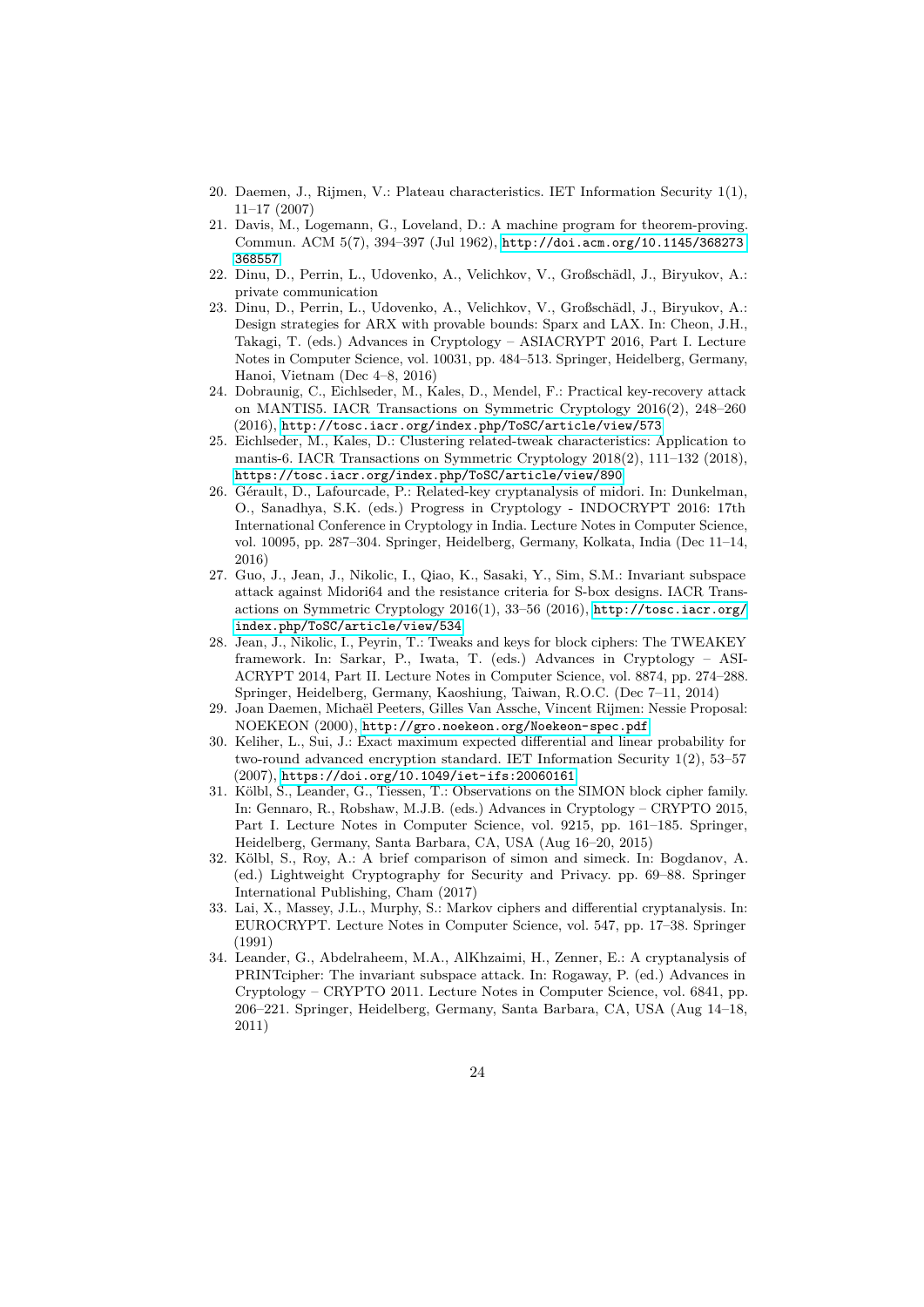- <span id="page-24-4"></span>35. Leurent, G.: Analysis of differential attacks in ARX constructions. In: Wang, X., Sako, K. (eds.) Advances in Cryptology – ASIACRYPT 2012. Lecture Notes in Computer Science, vol. 7658, pp. 226–243. Springer, Heidelberg, Germany, Beijing, China (Dec 2–6, 2012)
- <span id="page-24-7"></span>36. Lipmaa, H., Moriai, S.: Efficient algorithms for computing differential properties of addition. In: Matsui, M. (ed.) Fast Software Encryption – FSE 2001. Lecture Notes in Computer Science, vol. 2355, pp. 336–350. Springer, Heidelberg, Germany, Yokohama, Japan (Apr 2–4, 2002)
- <span id="page-24-10"></span>37. Liu, G.Q., Jin, C.H.: Differential cryptanalysis of present-like cipher. Designs, Codes and Cryptography 76(3), 385–408 (Sep 2015), [https://doi.org/10.1007/](https://doi.org/10.1007/s10623-014-9965-1) [s10623-014-9965-1](https://doi.org/10.1007/s10623-014-9965-1)
- <span id="page-24-8"></span>38. Liu, G., Ghosh, M., Song, L.: Security analysis of SKINNY under related-tweakey settings (long paper). IACR Transactions on Symmetric Cryptology 2017(3), 37–72 (2017)
- <span id="page-24-13"></span>39. Liu, Z., Li, Y., Wang, M.: Optimal differential trails in SIMON-like ciphers. IACR Transactions on Symmetric Cryptology 2017(1), 358–379 (2017)
- <span id="page-24-5"></span>40. Mate Soos: CryptoMiniSat SAT solver (2009), [https://github.com/msoos/](https://github.com/msoos/cryptominisat/) [cryptominisat/](https://github.com/msoos/cryptominisat/)
- <span id="page-24-0"></span>41. Mouha, N., Preneel, B.: Towards finding optimal differential characteristics for ARX: Application to Salsa20. Cryptology ePrint Archive, Report 2013/328 (2013), <http://eprint.iacr.org/2013/328>
- <span id="page-24-1"></span>42. Mouha, N., Wang, Q., Gu, D., Preneel, B.: Differential and linear cryptanalysis using mixed-integer linear programming. In: Wu, C.K., Yung, M., Lin, D. (eds.) Information Security and Cryptology. pp. 57–76. Springer Berlin Heidelberg, Berlin, Heidelberg (2012)
- <span id="page-24-6"></span>43. Niemetz, A., Preiner, M., Biere, A.: Boolector 2.0 system description. Journal on Satisfiability, Boolean Modeling and Computation 9, 53–58 (2014 (published 2015))
- <span id="page-24-11"></span>44. Song, L., Huang, Z., Yang, Q.: Automatic differential analysis of ARX block ciphers with application to SPECK and LEA. In: Liu, J.K., Steinfeld, R. (eds.) ACISP 16: 21st Australasian Conference on Information Security and Privacy, Part II. Lecture Notes in Computer Science, vol. 9723, pp. 379–394. Springer, Heidelberg, Germany, Melbourne, VIC, Australia (Jul 4–6, 2016)
- <span id="page-24-3"></span>45. Stefan Kölbl: CryptoSMT: An easy to use tool for cryptanalysis of symmetric primitives (2015), <https://github.com/kste/cryptosmt>
- <span id="page-24-2"></span>46. Sun, S., Hu, L., Wang, M., Wang, P., Qiao, K., Ma, X., Shi, D., Song, L., Fu, K.: Towards finding the best characteristics of some bit-oriented block ciphers and automatic enumeration of (related-key) differential and linear characteristics with predefined properties. Cryptology ePrint Archive, Report 2014/747 (2014), <http://eprint.iacr.org/2014/747>
- <span id="page-24-12"></span>47. Suzaki, T., Minematsu, K., Morioka, S., Kobayashi, E.: twine : A lightweight block cipher for multiple platforms. In: Knudsen, L.R., Wu, H. (eds.) SAC 2012: 19th Annual International Workshop on Selected Areas in Cryptography. Lecture Notes in Computer Science, vol. 7707, pp. 339–354. Springer, Heidelberg, Germany, Windsor, Ontario, Canada (Aug 15–16, 2013)
- <span id="page-24-9"></span>48. Tezcan, C., Okan, G.O., Şenol, A., Doğan, E., Yücebaş, F., Baykal, N.: Differential attacks on lightweight block ciphers present, pride, and rectangle revisited. In: Bogdanov, A. (ed.) Lightweight Cryptography for Security and Privacy. pp. 18–32. Springer International Publishing, Cham (2017)
- <span id="page-24-14"></span>49. Todo, Y., Leander, G., Sasaki, Y.: Nonlinear invariant attack - practical attack on full SCREAM, iSCREAM, and Midori64. In: Cheon, J.H., Takagi, T. (eds.)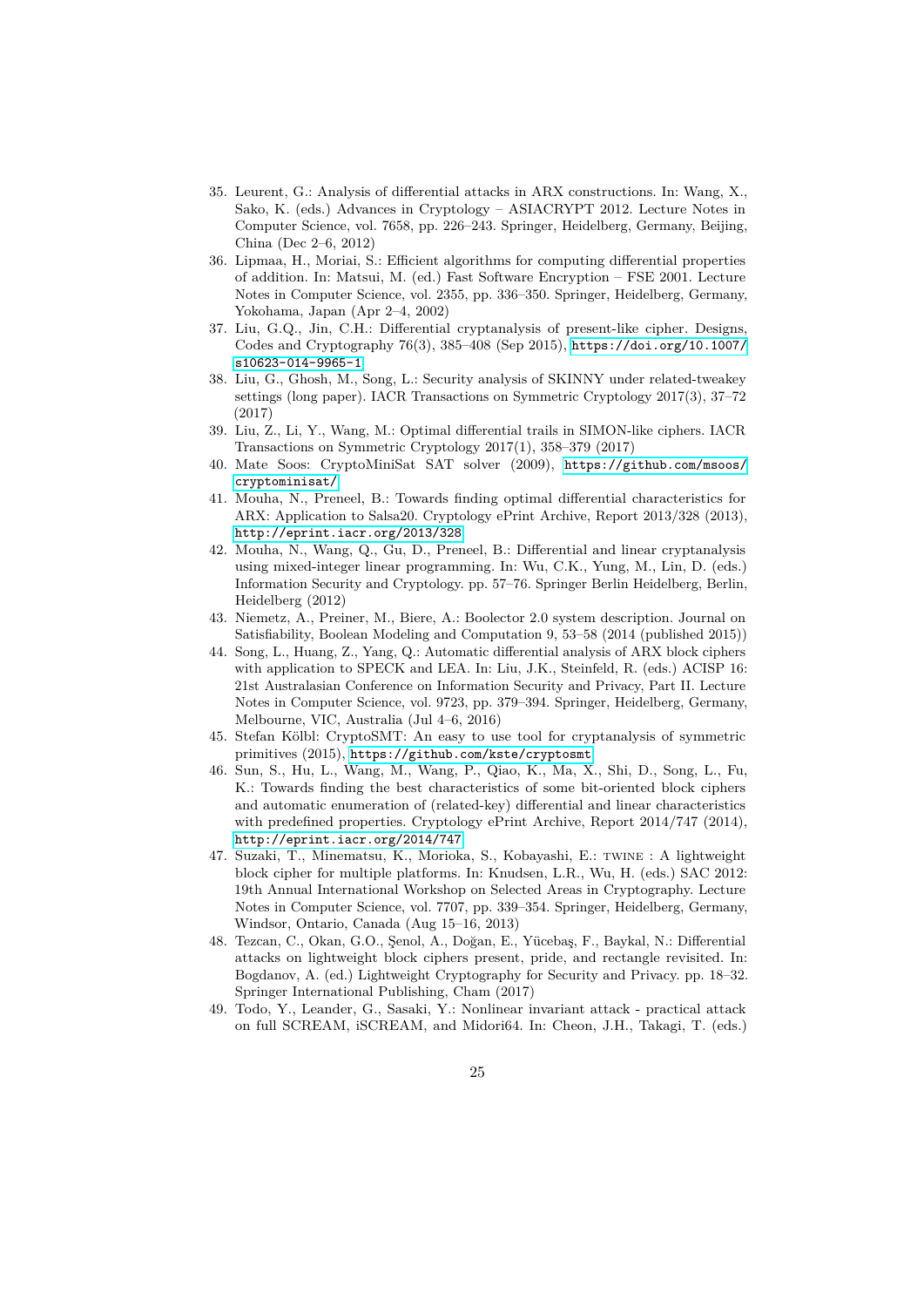Advances in Cryptology – ASIACRYPT 2016, Part II. Lecture Notes in Computer Science, vol. 10032, pp. 3–33. Springer, Heidelberg, Germany, Hanoi, Vietnam (Dec 4–8, 2016)

- <span id="page-25-2"></span>50. Vijay Ganesh and Trevor Hansen and Mate Soos and Dan Liew and Ryan Govostes: STP constraint solver (2007), <https://github.com/stp/stp>
- <span id="page-25-3"></span>51. Wang, M., Sun, Y., Tischhauser, E., Preneel, B.: A model for structure attacks, with applications to PRESENT and Serpent. In: Canteaut, A. (ed.) Fast Software Encryption – FSE 2012. Lecture Notes in Computer Science, vol. 7549, pp. 49–68. Springer, Heidelberg, Germany, Washington, DC, USA (Mar 19–21, 2012)
- <span id="page-25-4"></span>52. Wang, N., Wang, X., Jia, K.: Improved impossible differential attack on reducedround LBlock. In: Kwon, S., Yun, A. (eds.) ICISC 15: 18th International Conference on Information Security and Cryptology. Lecture Notes in Computer Science, vol. 9558, pp. 136–152. Springer, Heidelberg, Germany, Seoul, Korea (Nov 25–27, 2016)
- <span id="page-25-1"></span>53. Wang, X., Feng, D., Lai, X., Yu, H.: Collisions for hash functions MD4, MD5, HAVAL-128 and RIPEMD. Cryptology ePrint Archive, Report 2004/199 (2004), <http://eprint.iacr.org/2004/199>
- <span id="page-25-0"></span>54. Zhang, W., Bao, Z., Lin, D., Rijmen, V., Yang, B., Verbauwhede, I.: Rectangle: a bit-slice lightweight block cipher suitable for multiple platforms. Science China Information Sciences 58(12), 1–15 (Dec 2015), [https://doi.org/10.1007/](https://doi.org/10.1007/s11432-015-5459-7) [s11432-015-5459-7](https://doi.org/10.1007/s11432-015-5459-7)

### <span id="page-25-5"></span>**A Detailed Data for Midori, Skinny and Sparx**

In the following we give a more detailed overview over the analysis on Midori, Skinny and Sparx. In particular we give the following metrics

- **–** Best differential characteristic for *r* rounds.
- **–** Estimate of the differential with the input/output difference of the best differential characteristic found.
- **–** Number of differential characteristics we used for the estimate.
- **–** The maximum *weight* of the differential characteristics we use for the estimate.
- **–** Search time to find the best single differential characteristic and all the differential characteristics for the best differential.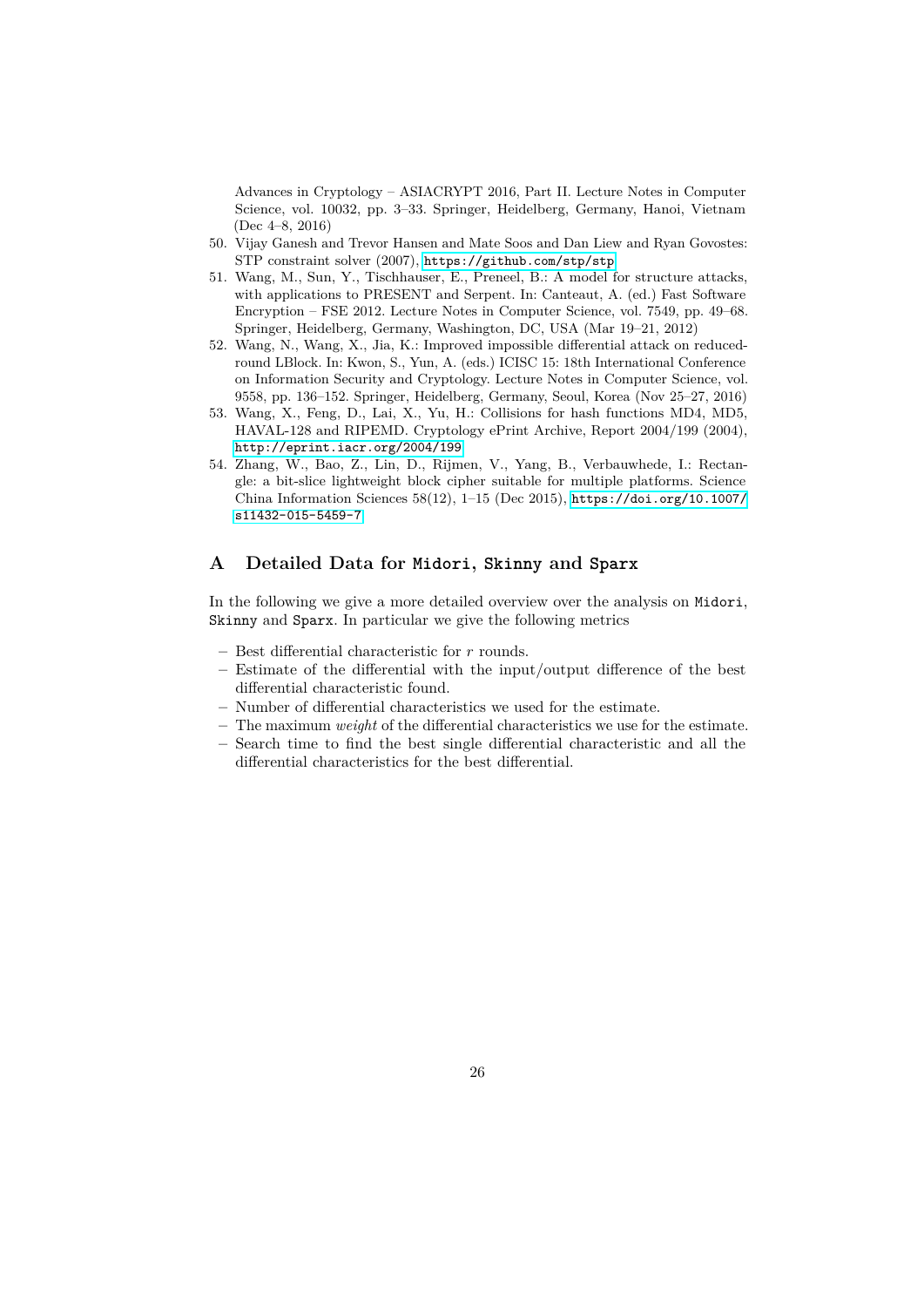**Table 3.** Detailed results on the differentials found for Midori-64.

| r $Prchar Prdiff$                        | $\#$ Characteristics Max weight Time <sub>char</sub> Time <sub>diff</sub> |     |                    |               |
|------------------------------------------|---------------------------------------------------------------------------|-----|--------------------|---------------|
| $4 \t2^{-32}$<br>$2^{-23.79}$            | 896                                                                       | 36  | 31 <sub>m36s</sub> | 2m4s          |
| $2^{-35.13}$<br>$2^{-46}$<br>$5^{\circ}$ | 55168                                                                     | 54  |                    | 56m42s 1h10m  |
| $2^{-48.36}$<br>$2^{-60}$<br>6           | 11072                                                                     | 71  | 1h54m              | 29m           |
| $2^{-57.43}$<br>$2^{-70}$<br>$7^{\circ}$ | 28588                                                                     | 99  |                    | $3h12m$ 1h32m |
| $8 \t2^{-76} \t2^{-60.87}$               | 693730                                                                    | 114 |                    | $1h6m$ 23h36m |
| $2^{-82}$ $2^{-66.52}$<br>Q              | 104694                                                                    | 90  | 56m                | 3h12m         |
| $10 \t2^{-100} \t2^{-83.86}$             | 120181                                                                    | 106 | 5h12m              | 4h36m         |
| $11.2^{-114}$ $2^{-98.04}$               | 87055                                                                     | 119 | 10h56m             | 3h18m         |
| $122^{-124}2^{-108.59}$                  | 88373                                                                     | 131 | 1d02h              | 4h54m         |
| $132^{-134}2^{-118.70}$                  | 56596                                                                     | 139 | 22h02m             | 3h06m         |
| $14\ 2^{-144}\ 2^{-131.18}$              | 13932                                                                     | 149 | 1d16h              | 9h36m         |
| $15\ 2^{-150}\ 2^{-137.07}$              | 25680                                                                     | 155 | 20h30m             | 1h48m         |
| $16\ 2^{-168}\ 2^{-155.58}$              | 11815                                                                     | 172 | 3d21h              | 1h12m         |

**Table 4.** Detailed results on the differentials found for Skinny-64.

| r.             | $Pr_{char}$ | $Pr_{diff}$                   | $\text{\#Characteristics Max weight Time}_{char}$ Time <sub>diff</sub> |     |        |                   |
|----------------|-------------|-------------------------------|------------------------------------------------------------------------|-----|--------|-------------------|
| 6              |             | $2^{-32}$ $2^{-23.51}$        | 100319                                                                 | 45  |        | $22m54s$ 1h38m    |
| $\overline{7}$ |             | $2^{-52}$ $2^{-39.49}$        | 141800                                                                 | 58  | 1h03m  | 5h13m             |
| 8              |             | $2^{-72}$ $2^{-56.55}$        | 821896                                                                 | 98  |        | $1h24m$ $23h20m$  |
| $\mathbf{Q}$   |             | $2^{-82}$ $2^{-65.36}$        | 277464                                                                 | 89  |        | $1h06m$ 29 $h25m$ |
| 10             |             | $2^{-92}$ $2^{-75.98}$        | 66438                                                                  | 92  |        | $1h42m$ $2h59m$   |
| 11             |             | $2^{-102}$ $2^{-86.63}$       | 64339                                                                  | 103 | 2h36m  | 3h14m             |
|                |             | $12 \t2^{-110} \t2^{-95.00}$  | 62382                                                                  | 113 |        | $3h12m$ $3h37m$   |
|                |             | $13 \t2^{-116} \t2^{-100.06}$ | 165079                                                                 | 124 |        | 2h42m 24h42m      |
|                |             | $14 \t2^{-122} \t2^{-106.71}$ | 100457                                                                 | 127 |        | $3h30m$ 10 $h25m$ |
|                |             | $15\ 2^{-132}\ 2^{-114.65}$   | 326404                                                                 | 142 |        | $7h23m$ 37h $21m$ |
|                |             | $16\ 2^{-150}\ 2^{-135.41}$   | 24598                                                                  | 150 | 30h35m | 1h44m             |
|                |             | $17\ 2^{-164}\ 2^{-150.07}$   | 21524                                                                  | 165 | 60h09m | 1h53m             |
|                |             | $18 \t2^{-176} \t2^{-161.64}$ | 20903                                                                  | 177 |        | $92h04m$ 1h54m    |
|                |             | $19\ 2^{-184}\ 2^{-168.27}$   | 54245                                                                  | 185 | 60h22m | 3h38m             |
|                |             | $20\ 2^{-192}\ 2^{-176.74}$   | 39169                                                                  | 193 | 60h10m | 2h59m             |
| .              |             |                               |                                                                        |     |        |                   |

## **B Differentials for Midori, Skinny and Sparx**

In the following we give the best differentials that we found for Midori, Skinny and Sparx. The differentials for many other lightweight ciphers together with the source code to generate the differential models is publicly available at: <https://github.com/TheBananaMan/cryptosmt>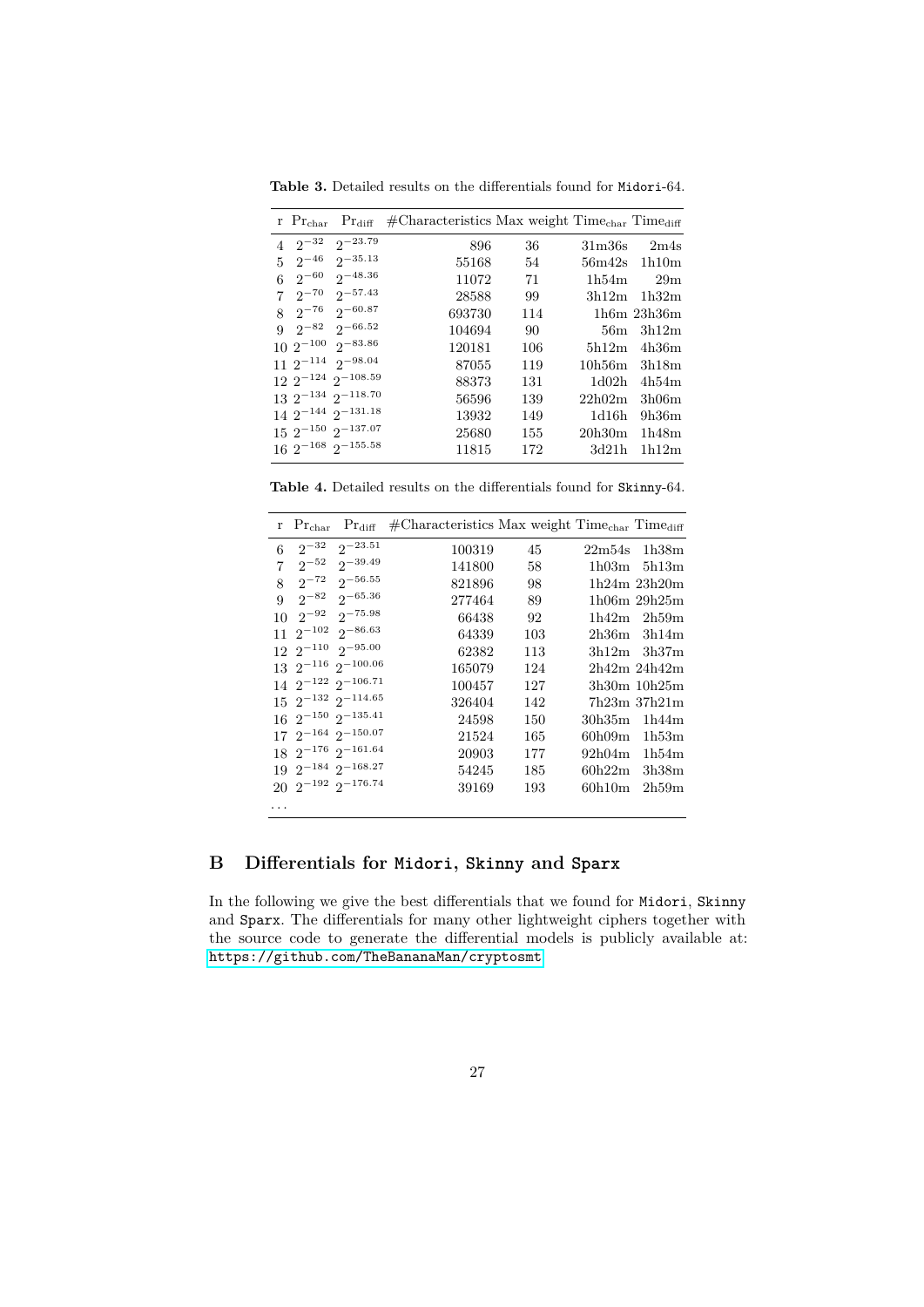|   |          |                             | r $Pr_{char}$ $Pr_{diff}$ #Characteristics Max weight Time <sub>char</sub> Time <sub>diff</sub> |    |        |               |
|---|----------|-----------------------------|-------------------------------------------------------------------------------------------------|----|--------|---------------|
|   | 1        | 1                           |                                                                                                 | 1  | 0.02s  | 0.03s         |
| 2 | $2^{-1}$ | $2^{-1}$                    |                                                                                                 | 2  | 0.1s   | 0.07s         |
| 3 |          | $2^{3}$ $2^{-3}$            |                                                                                                 | 4  | 0.5s   | 0.09s         |
| 4 | $2^{-5}$ | $2^{\sim 4.99}$             | 8                                                                                               | 49 | 2.4s   | 3.36s         |
| 5 |          | $2^{-9}$ $2^{-8.99}$        | 12944                                                                                           | 58 | 25s    | 2m12s         |
| 6 |          | $2^{-13}$ $2^{-12.99}$      | 70133                                                                                           | 51 | 3m48s  | 3h06m         |
| 7 |          | $2^{-24}$ $2^{-23.95}$      | 56301                                                                                           | 60 | 47h48m | 28m           |
| 8 |          | $2^{-29}$ $2^{-28.53}$      | 37124                                                                                           | 60 | 15d5h  | 17m           |
| 9 |          | $2^{-35}$ $2^{-32.87}$      | 233155                                                                                          | 58 | 22d7h  | 7h42m         |
|   |          | $10 \t2^{-42} \t2^{-38.12}$ | 1294158                                                                                         | 73 |        | 32d12h 35h18m |
| . |          |                             |                                                                                                 |    |        |               |

**Table 5.** Detailed results on the differentials found for Sparx-64.

**Table 6.** The best differentials that we found for various rounds of Midori-64.

| r  | Differential                                            | Pr <sub>Differential</sub> |
|----|---------------------------------------------------------|----------------------------|
|    | 4 $0x0000020000022000 \rightarrow 0x0020220002022002$   | $2^{-23.79}$               |
| 5. | $0x0004100000000100 \rightarrow 0x02222202222222022$    | $2^{-35.13}$               |
| 6. | $0x05500000000005000 \rightarrow 0x0000000000007707$    | $2^{-48.36}$               |
|    | $0x0AAO0500700A0000 \rightarrow 0x00005AFF0000AAA0$     | $2^{-57.43}$               |
| 8. | $0x0A000000A0000005 \rightarrow 0x000000000000000$      | $2^{-60.87}$               |
| 9  |                                                         | $2^{-66.52}$               |
|    | 10 0x05000050500000000 $\rightarrow$ 0xDD7A7D0D25727A7D | $2^{-83.86}$               |
|    | 11 0x0000A00000500500 $\rightarrow$ 0xAAA0AAA50AAAAA0A  | $2^{-98.04}$               |
|    | 12 0xA0A00A0A00007000 $\rightarrow$ 0x0000DD7A00007077  | $2^{-108.59}$              |
|    | 13 0x0000A0070A000AA0 $\rightarrow$ 0x00000555A5AFAF5F  | $2^{-118.70}$              |
|    | 14 0x00000000000000500 $\rightarrow$ 0x000070777707AAA0 | $2^{-131.18}$              |
|    | 15 0x0A0000A00000000A $\rightarrow$ 0x05550000AA0AAAA0  | $2^{-137.07}$              |
|    | 16 OXAA00A0A0AAA00A70 $\rightarrow$ 0x00007077AA0A7770  | $2^{-155.58}$              |